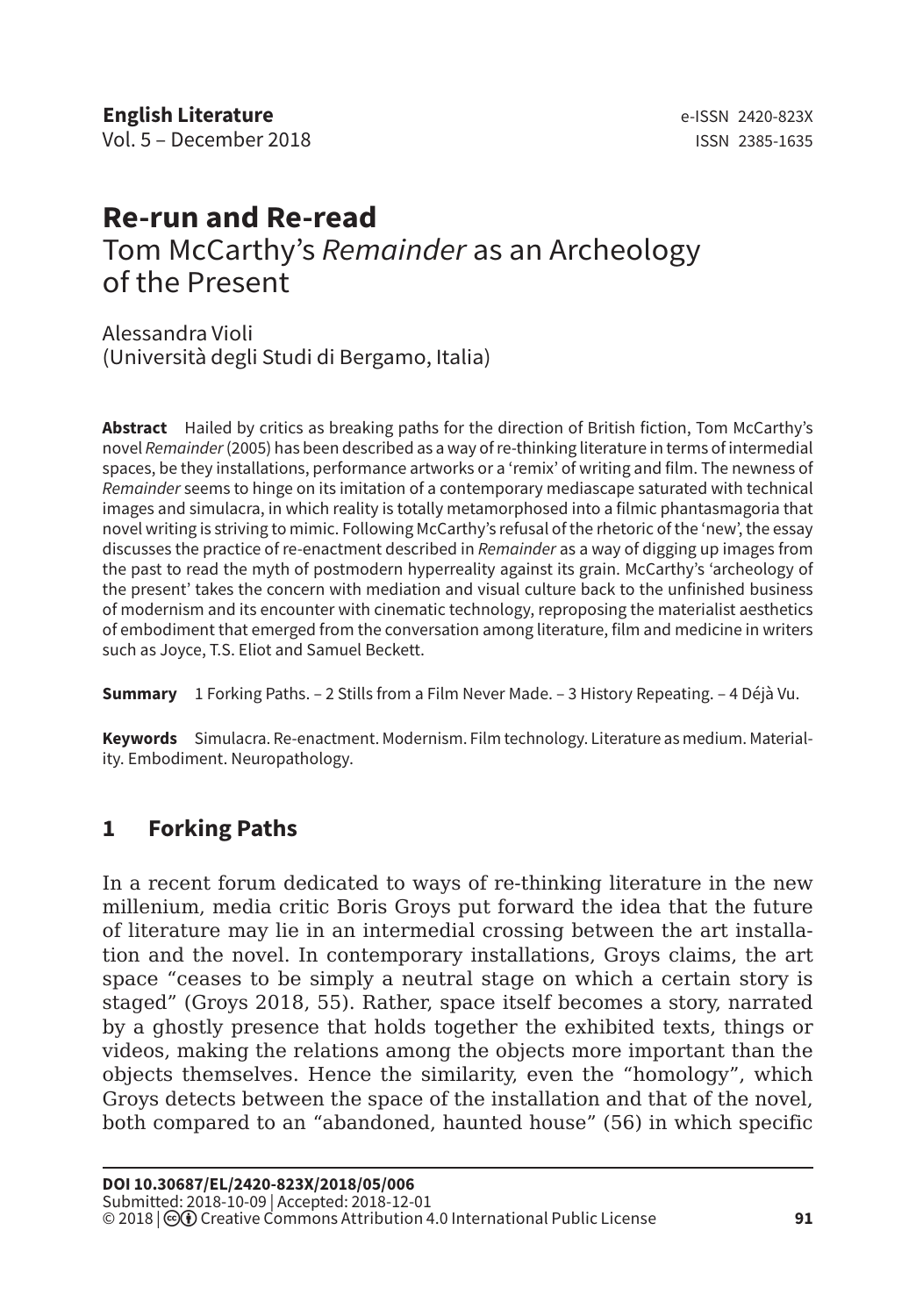arrangements of things, texts and images offer its visitors an "inscription of a body into a life context" (61).

The only contemporary literary example picked out by Groys as an instance of the novel's future is Tom McCarthy's *Remainder* (2005), whose protagonist, a traumatized, zombie-like narrator who fits perfectly Groys's ghostly presence haunting the novel's topology, does actually turn narrative space into a series of huge installations, built like complicated film sets that materialise "his visions, dreams, but also real contexts and events that left an indelible impression on his brain" (Groys 2018, 61). Written between 1998 and 2001, *Remainder* first came out in 2005 with a small, underground French art publisher, Metronome Press, before achieving international fame and even cult status in Britain, where it was hailed, especially after an influential essay by Zadie Smith (2008), as breaking new ground for the direction of fiction. Asked about the gestation of his novel, McCarthy confirmed that he had entertained the idea that *Remainder* "could have been an art piece" rather than a novel (Morgan 2010, 171), while, in several interviews, he has been expounding his idea of interfacing literature, cinema and the visual arts to create a narrative space that no longer hinges on the traditional, humanistic features of the novel: plot, character, psychological depth, and the expression of an individual, authentic self. To less enthusiastic commentators, such as Joyce Carol Oates, *Remainder*'s self-reflexive turn to the realms of film, installation and the performing arts is the outcome of a "Quentin Tarantinoesque" postmodern world, the symptom of the "politically debased, media-hypnotized culture" (Oates 2007, 50) that has bred McCarthy (born in 1969) and his generation. To corroborate her view, Oates mentions McCarthy's role as the founder, in 1999, of the International Necronautical Society, a semi-fictitious avant-garde network dedicated to interventions in the space of art, fiction, philosophy and media. The irreverent spirit of this "twenty-first century Collège de Pataphysique" (Oates 2007, 48) may thus explain McCarthy's own forays into the arts and into cinema: for instance, with *Greenwich Degree Zero*, an art installation based on Joseph Conrad's *The Secret Agent* that he created with British artist Rod Dickinson in 2006. Another instance would be *Double Take*, a 2009 film-novel co-scripted with Belgian director Johan Grimonprez, perhaps the most telling example of how McCarthy's experiments in intermedial fusion challenge the conventional idea of literature, re-thinking its role in the contemporary media environment.

Yet, for all its vaunted experimentalism and forward-lookingness, Mc-Carthy's project speaks of a future past. Describing it as an "archeology of the present" (Hart, Jaffe 2013, 671), McCarthy has often listed James Joyce, T.S. Eliot, Samuel Beckett and, in more general terms, the culture of Modernism as a springboard for his anti-humanism and intermedial experiments. At the 2009 Tate Modern exhibition on Futurism, he contemplated the possibility of a Marinettian contemporary literature (Nieland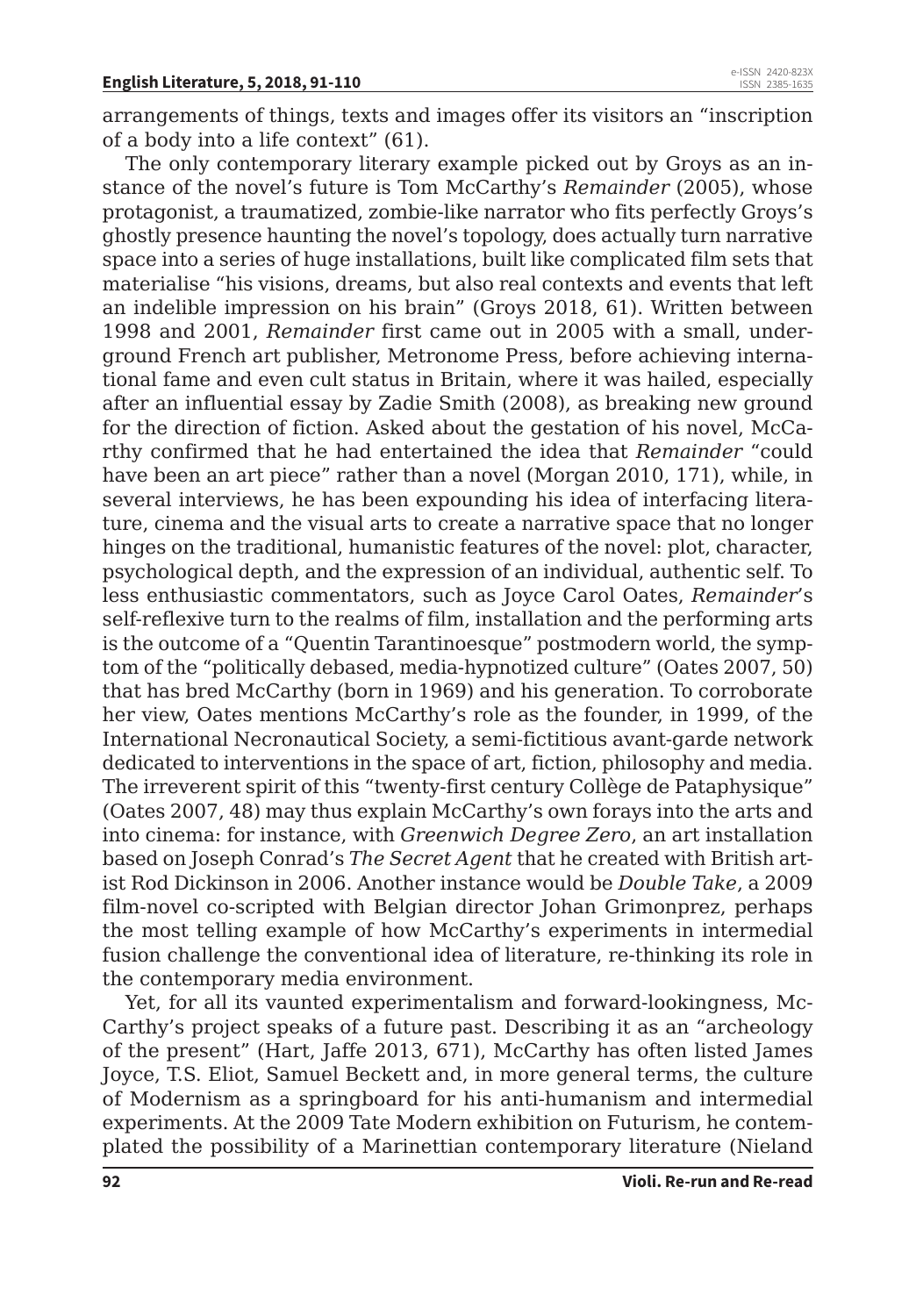2012, 570), while in his programmatic pamphlet *Trasmission and the Individual Remix* (2012), whose very title echoes T.S. Eliot's essay *Tradition and the Individual Talent* (1919), he stated that "we should perhaps stop looking for the radically new and start seeking the radically old instead" (McCarthy 2012, 2). In his 2010 novel *C*, Modernism's ghostly return appears under the guise of a historical Bildungrsoman that tracks the life of a young Englishman, named Serge Carrefax, from the 1890s to 1922, Modernism's *annus mirabilis*. It is a life enmeshed with emerging technological media, from telegraphy and radio to cinema, with Serge appearing less as character than as a lens to be passed over in a series of historical dioramas of our networked present (Kirsch 2010). Thus the title "C", which stands, among other things, for 'communication', is also a reminder of the modernist, Conradian, fictional imperative: *See*. Likewise, what resonates in *Remainder*, especially in the narrator's desire to inscribe his body in aesthetic spaces and live, as McCarthy puts it, "in a movie without there being any movie" (Hart, Jaffe 2013, 668), is Modernism's reinvention of the bodily sensorium through the newborn visual technology of perception and inscription. In his excision of human psychology from the novel, phenomenology and embodiment are what McCarthy's archeology is after.

Quentin Tarantino or Georges Méliès? Why not Quentin Tarantino *and* Georges Méliès?

The present essay probes this conjoint option and suggests that McCarthy's forking paths perform a Borgesian loop. *Remainder*'s hyper-mediated present re-enacts Modernism and actualises one of its virtual futures, the road not taken of a nexus between cinema and literature.

### **2 Stills from a Film Never Made**

We may start by looking more closely at *Remainder*'s postmodernist path and futuristic projections. The protagonist and narrator of the novel, a young man left appropriately nameless and underspecified so as to fit the role of Everyman, falls for cinematic reality out of a sense of his own inauthenticity. The paradox is brilliantly put to work by McCarthy through the paradigm of trauma. A disastrous accident, about which we will be told almost nothing except that "it involved something falling from the sky. Technology. Parts, bits" (Mc Carthy 2005, 5), has severely damaged the narrator's brain functions, obliging him to re-learn even the most basic bodily movements, such as walking or lifting food to his mouth. This leaves him the distressing feeling that everything in his life has become unnatural, "inauthentic and second-hand" (23): his stilted movements have turned into a mere mechanical "jerking back and forth like paused video images" (15), while even his memories come back to him "in moving images, like a film run in instalments, a soap-opera, one five-year episode each week or so"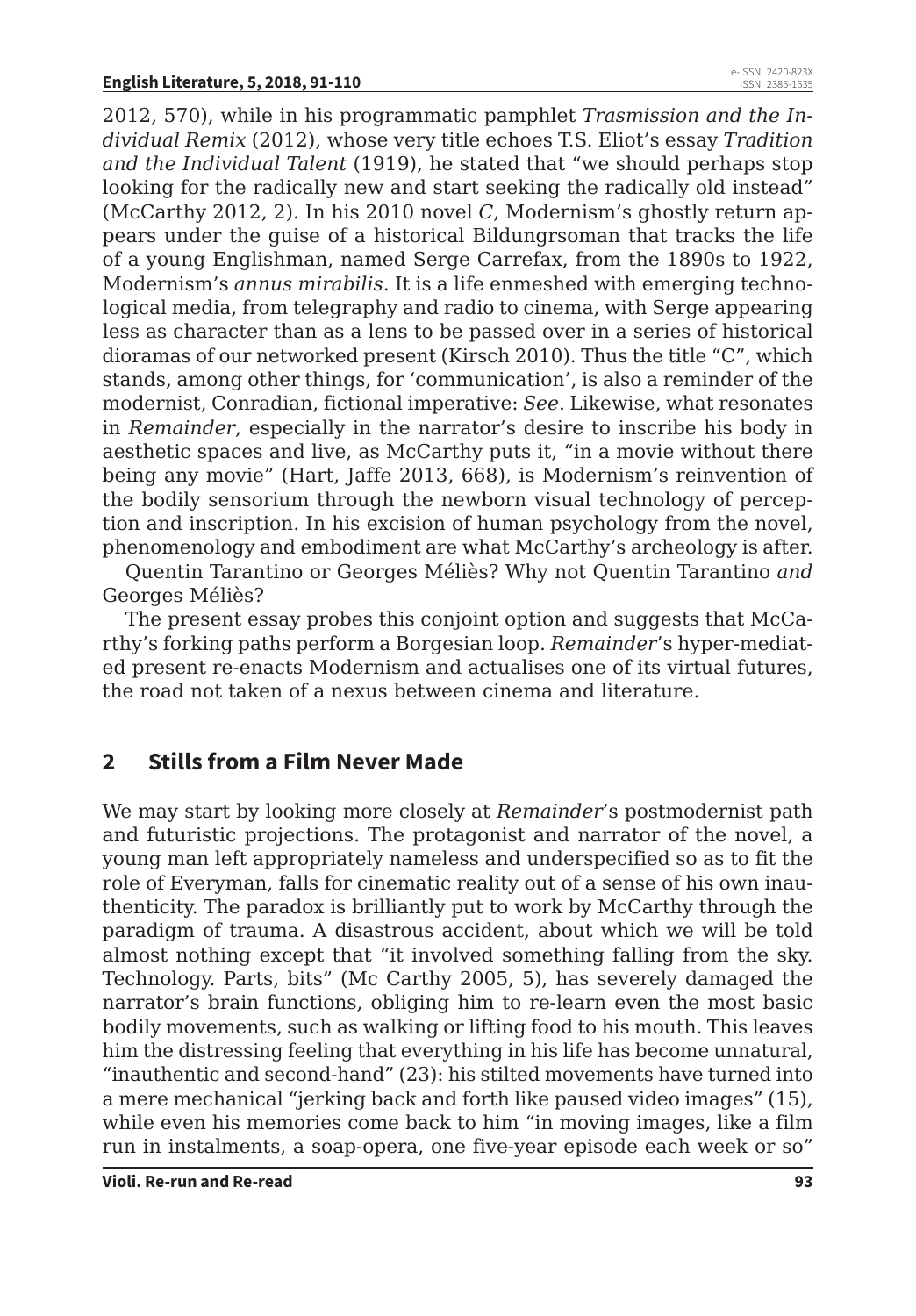(22). Film is for fake, or at least so it seems. Watching Martin Scorsese's *Mean Streets* (1972) at the cinema, the narrator is, in fact, captivated by Robert De Niro's seamless, gliding movements, the way his bodily gestures are choreographed on the screen so unreflexively as to look fully natural and spontaneous. The actor's celluloid body is "Perfect. Real" (McCarthy 2005, 24), and mediation is a blueprint for authentic reality.

The protagonist's telescoping together of life and cinema is McCarthy's more-than-obvious nod to the mechanisms of the contemporary society of the spectacle, which punctuate the narrator's description of the London street crowd as a "performance" of theatrical "media people" (McCarthy 2005, 51), whose "stylized postures" and "camp gestures" (27, 51) he comments on from the window of a coffee shop, as if updating Edgar Allan Poe's *The Man of the Crowd* (1840) and the emergence of modernity's conflation between life and the cinema screen. Literature's reference to visual culture in this key is such a well-trodden postmodernist *topos* as to be almost a cliché. As Julian Murphet and Lydia Rainford observe, the postmodern novel, for instance with Rushdie or De Lillo, has frequently investigated the impact of visual technologies on notions of identity and authenticity, most often to account for the "'post-subjective' landscapes of the media ecology" (Murphet, Rainford 2003, 6), though sometimes also taking cinema's superficial visuality to task for dissolving all notions of subjective depth:

Literalness, perhaps the dominant aspect of film, has come to occupy, largely because of film's popularity, a hegemonic place in all the arts. Its chief feature is the abandonment of subjectivity in the work. In place of interiority, which presupposed the individual who was distinguished from the object outside of her or himself by consciousness, even if socially determined or conditioned, literalism dissolves the subject-object split into object relations. (Aronowitz 1994, 54)

McCarthy's deliberate choice of a literal, flat character dissolved 'into object relations', thus seems an ideal candidate for an update on postmodernism, the 'novel as installation' described by Groys. Unlike all the fake and second-hand people around him, who simply mimic media images, the narrator's quest for authenticity involves not simply copying but *being* an image, becoming as 'real' as Robert de Niro. The occasion that triggers his experiments occurs fairly early in the novel. One night, at a friend's party, he has an epiphany. A crack in a wall suddenly conjures the vision of a whole building inhabited by people performing ordinary gestures: frying some liver, playing the piano, fixing a motorbike, delivering the rubbish. The building exudes nothing but affect images, feelings, sounds, and smells from the past, the *déjà vu* of a moment when, he says, he felt *real* (McCarthy 2005, 62). Now he knows what to do with the enormous cash settlement – eight and a half million pounds – that he received in compensation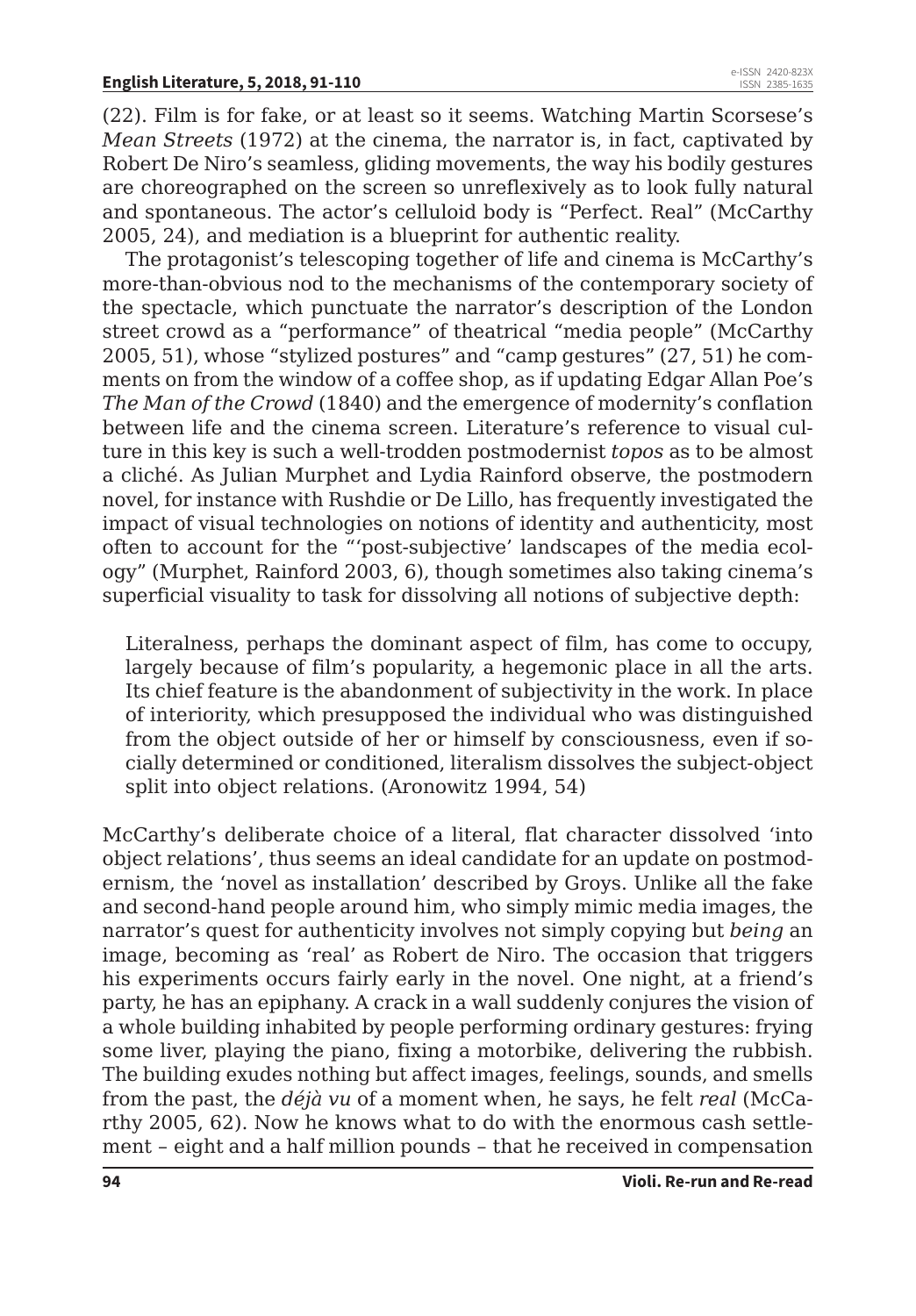for his traumatic accident. Helped by a company of 'facilitators' called *Time Control UK*, he invests part of his capital (the rest buys him shares in tele-communication companies) in re-enacting that very moment exactly as it was perceived through the crack: "I was going to recreate it: build it up again and live inside it" (McCarthy 2005, 64). The doubling of his vision, itself made of "various things all rolled together: memories, imagining, films" (76), involves no filming at all; he, in fact, insists that no cameras be used (120, 182). Rather, the *déjà vu* is painstakingly reproduced as an elaborately baroque film set, complete with re-enactors endlessly replaying those remembered gestures, in a life-sized, late nineteenth-century twin building called 'Madlyin Mansion' (99). A name that ironically hints both at Marcel Proust's famed 'madelaine' and at Alfred Hitchcock's rehashing of its myth in *Vertigo* (1958), whose female protagonist, named Madelaine, is the emblem of a life lived twice through ghostly repetitions, aesthetic copies and fake doubles. Once he inhabits this stage set, and in the hope of becoming as real as a filmic body, the narrator practices gestures and manoeuvres, from brushing past his kitchen unit to lighting a cigarette or exchanging words with the other re-enactors. Here, for instance, is how the kitchen scene is rehearsed:

I worked hard on certain actions, certain gestures. Brushing past my kitchen unit, for example. I hadn't been satisfied with the way it had gone on the first day. I hadn't moved past it properly, and my shirt had dragged across its edge for too long. The shirt was supposed to brush the woodwork – kiss it, not more. It was all in the way I half turned so that I was sideways as I passed it. A pretty difficult manoeuvre: I ran through it again and again – at half speed, almost no speed at all, working out how each muscle had to act, each ball and socket turn. (150)

All his gestures get broken down in their "constituent parts" (151) and repeated, rewound, paused, replayed at half speed, as if he himself were a kind of recording device or a "deranged filmmaker" (Colombino 2013, 154) re-playing Fellini's staged film sets in *Otto e Mezzo* (*8 1/2*). Or rather, following the double-looped pattern of a flattened eight  $(8 = \infty)$  that turns his financial capital (the eight million pounds) into the symbol of an infinite investment into a real, authentic connection with life, equally guaranteed by a flow of money and of images. Except that, as in Fellini's film, the perfection of the looped 8 is always marred by an unruly remainder, the residual *1/2* that spoils the repetition and obliges him to re-run the whole process from scratch.

From this moment on, the narrative space of *Remainder* is made to coincide with the narrator's frenzied repetitions of past or real life events. After the memory palace, his absurdly complicated installations – the "reenactment zones" as he prefers to call them – re-enact the banal episode of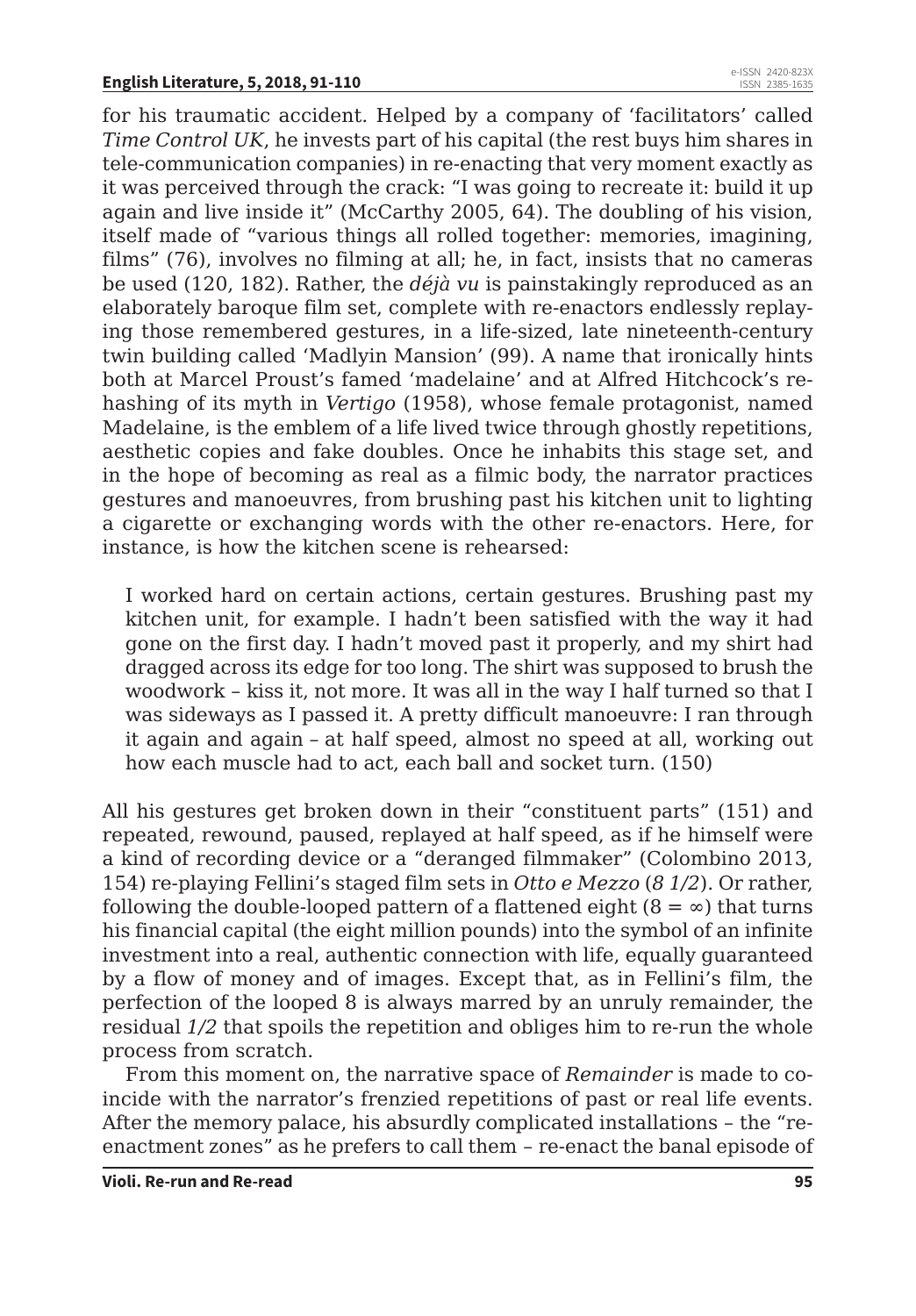a tyre change in a garage and a crime scene in the street, to culminate with the "pre-enactment" (McCarthy 2005, 230) of a bank hold-up, which is then turned into an actual heist, producing murderous, 'Tarantinoesque' consequences. Someone gets killed for real, and in hasty (literal) flight he ends up hovering in the air while looking at the world from above: "Reconstructions, everywhere. I looked down at the interlocking, hemmed-in fields, and had a vision of the whole world's surface cordoned off, demarcated, broken into grids in which self duplicating patterns endlessly repeated" (282). His plane, which is running out of petrol, performs endless loops in the sky, announcing the imminent disaster of "something falling from the sky. Technology. Parts, bits" (5). This ending obviously sends us back to the beginning of the book, intimating a similar loop of readerly repetitions.

As Pieter Vermuelen has pointed out, "trauma, far from registering as a psychological event, is merely mobilized as a structural plot element […]; by indirectly funding the events that make up the story of the novel, [it] provides the novel with the narrative capital it needs to keep going for some 280 pages" (Vermuelen 2012, 551). Yet, what trauma seems to entail in *Remainder* is also an almost-literal 'fall' from an unmediated experience of reality into technological mediation and simulation, where the individual and authentic, incorporated into a limitless series of technological reproductions and duplicates, loses its claim to primacy.

This position finds a theoretical buttress in Jean Baudrillard's account of the rise of the age of simulation, in which the hyperreality of simulacra governs visual culture. The French philosopher's name almost invariably pops up in critical comments on *Remainder* (Nieland 2012, 578; Vermuelen 2012, 560) as providing a gloss on the practice of re-enactment, in particular on the episode of the simulated bank heist "slotted back into the world" (McCarthy 2005, 265) and turned into a real event: in Baudrillard's classic essay *Simulacra and Simulation* (1987) a simulated hold-up is indeed chosen as a test case to illustrate the postmodern inability to distinguish between reality and its artificial duplicates. To some, *Remainder*  should thus been regarded as a paradigmatic novel of the contemporary 'media a priori'. Its obsessive repetitions, Mark Seltzer notes, are meant to foreground that both the world and its copies "consist in the zoned reenactments with the properties of the intensely staged" (Seltzer 2016, 159); or, as McCarthy's narrator differently phrases it: "the re-enactment zone was non-existent, or […] it was infinite, which amounted in this case to the same thing" (McCarthy 2005, 283). *Remainder* thus corroborates Baudrillard's view concerning the cinematic quality of life today: we are all cast as extras in a "global installation. […] We are all, from a global and interactive point of view, actors in this total world event" (Baudrillard 2005, 94).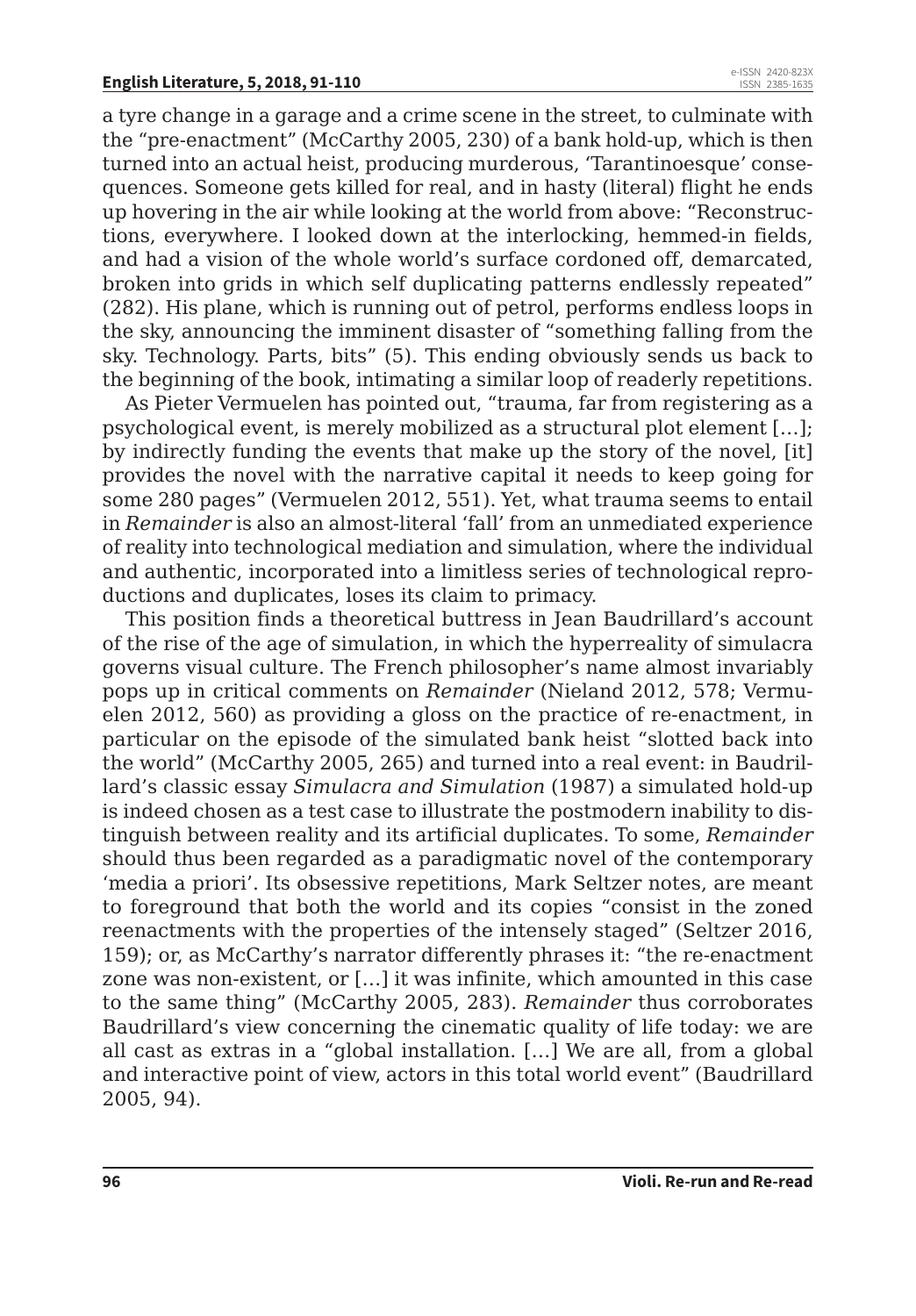#### **3 History Repeating**

The trope of a life-sized representation of the real seems to have a particular resonance in contemporary culture. A telling case is that of Charlie Kauffmann's film *Synecdoche, New York* (2008), an uncanny double of *Remainder* that features a neurologically damaged protagonist who receives a large sum of money, which he then invests in constructing a stage set the size of a city to re-enact his own life. Although released after *Remainder*, the similarities between the film and the novel are so striking as to insinuate that the logic of the simulacrum no longer needs to distinguish between original and copy, 'before' and 'after'. Jill Partington observes that both could be "copies of one another: the film of the book is simultaneously the book of the film"; and again, given that in both the re-enactment project fails because it bleeds into real life, this further instantiates "the impossibility of locating authenticity in a world of simulations" (Partington 2016, 51).

Yet this framework, that the contemporary world is locked up in a perpetual present where the 'fallen' human is doomed to technological repetitions, does not need to be set nostalgically against a now-lost condition of authenticity. Opposing this self-defeating narrative, re-enactments have been recently valorized as a critical and historical practice in exhibitions like 'A Little Bit of History Repeated' (Kunstwerke, Berlin, 2001), 'Life, Once More' (Witte de With, Rotterdam, 2004), 'Re-' (Site Gallery, Sheffield, 2007), and 'History Will Repeat Itself: Strategies of Re-Enactment in Contemporary (Media) Art and Performance' (Hartware Medienkunstverein, Dortmund and Kunstwerke, Berlin, 2007). Opening the catalogue of 'History Will Repeat Itself' with a reference to McCarthy's *Remainder* (in which *History Repeating* is a song's title and iterated refrain; McCarthy 2005, 122), curator Inke Arns recasts artistic re-enactments as a way to re-examine and question passive consumptions of images and historical narratives. Because the re-enactment "transforms representation into embodiment", readers or viewers become witnesses or participants in a mediated action, while being encouraged to interrogate how memory and experience are continuously being restructured "not only by filmmakers and re-enactors but also by us personally, as mediated and mediating subjects" (Arns, Horn 2007, 63). The uncanny re-staging of situations and events, either by performance or through art installation, thus plays with doubles and spectral simulacra in the conviction that there is no umediated, original/originary reality to recover once the spell of the spectacle is broken. As McCarthy apodictically puts it: "We are always not just (to use a dramatic term) in *medias res*, i.e. in the middle of events, but also simply in media. In the beginning is the signal" (McCarthy 2012, 2).

Mediality and duplication in visual artists' re-enactments do not, then, simply point to a fake world shorn of authenticity. Consider, for instance, the looped repetitions and staged film sets that appear in Pierre Huyghe's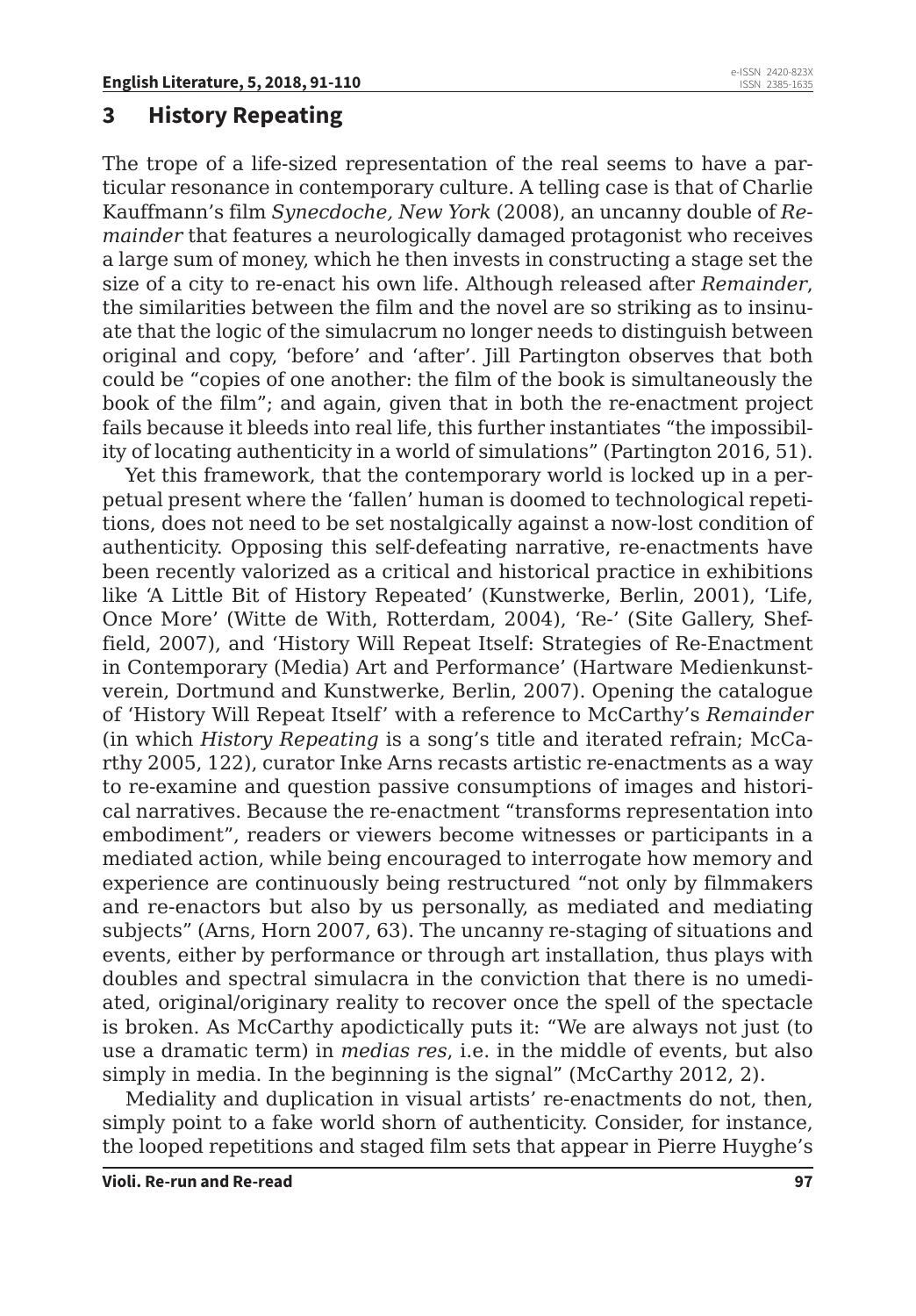*The Third Memory* (1999) or Omer Fast's *Spielberg's List* (2003). Huyghe's re-enactment, which may well have been the background to McCarthy's final episode in *Remainder*, is inspired by Sidney Lumet's 1975 film *Dog Day Afternoon*, a fictionalised account of a bank robbery that had taken place in Brooklyn in August 1972. The installation consists in a two-channel video projection in which images of the robber's character in the film (played by Al Pacino) are juxtaposed with images filmed by Huyghe of the real robber, John Wojtowicz, as he now, twenty-five years after the fact, re-stages the heist in a reconstructed set. The looped double videos seem to oppose fact to fake, and we would expect 'reality' to take its revenge on 'fiction'. What is most striking, however, in Huyghe's re-enactment, is not only how Wojtowicz's recounting of the 1972 heist is now thoroughly mediated by the memory of Lumet's film. At one point in the video, Wojtowicz mentions that the day before the actual robbery, he and his gang watched *The Godfather* (starring Al Pacino) for inspiration, which suggests that even the 'original' unmediated fact was, in the first instance, already the spectral double of a filmic image. Huyghe's notion of re-enactment as a 'third memory' thus cuts across the divide between original and copy, past and present, while also rejecting the notion of an eternal, simulacral present unstuck in time. Rather, what comes to matter is the two-way traffic between an unattainable original event and its medial representation: the past is retroactively grasped only through a later repetition in the present, a present that is itself haunted by spectral returns. In Omer Fast's re-enactments, this disturbance of linear time is put to the test with particularly traumatic moments of history. *Spielberg's List* interrogates the Hollywood memory of the Holocaust by setting the filmed remnants of the set of the Plaszow concentration camp that was built for Spielberg's *Schindler's List* (1993) against the remnants of the original camp, as well as the inhabitants of the region who had been working as extras in the film. Again the two-channel video installation raises the trope of doubling and the expectation that original and replica, past and present, may be sifted apart. Instead, in the interviews that Fast conducted with the Polish extras, the distinction between personal experience and acted role blurs, as one respondent abruptly shifts from a discussion of her own life in wartime Poland to some fifty years later when she acted in Spielberg's film. Given these spiraling interactions, and their connections with trauma and its aftermath, it comes perhaps as no surprise that it should have been Omer Fast to direct the filmic adaptation of Mc-Carthy's *Remainder* (released in 2015), marking his debut in a feature film which can be regarded as an extension of his ongoing artistic explorations in authenticity, temporality and causality.

This disloyalty of re-enactments to the point of origin does not amount to historical relativism. In fact, it debunks the cult of newness and presentism. Asked in an interview about his affiliations with artistic re-enactments and whether these entail postmodern simulation, McCarthy replies: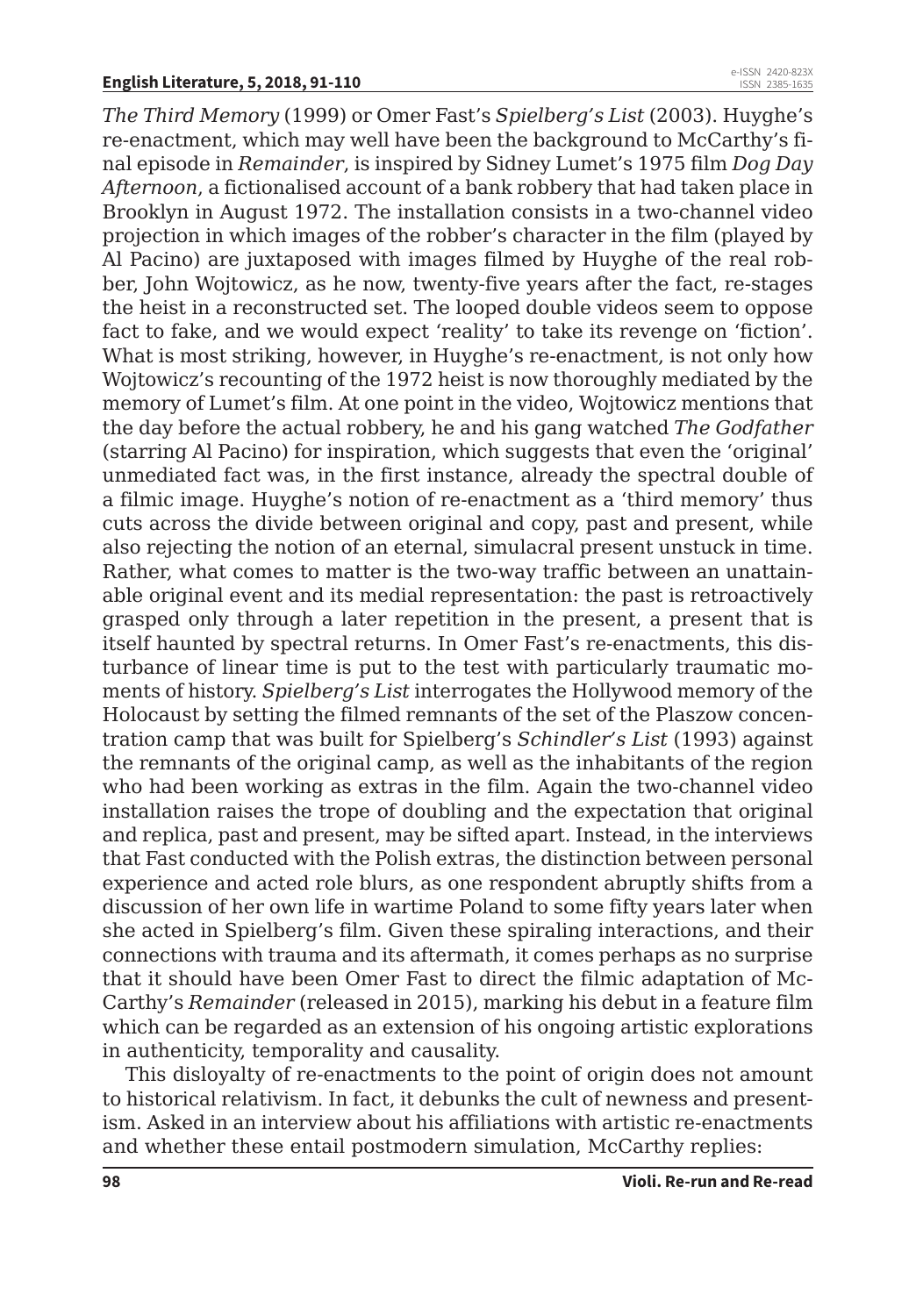I've read Baudrillard, but Plato said it all. The idea of the simulacra being a copy without an original, which is Baudrillard's big selling point – it's in the *Sophist* by Plato. Lots of people described *Remainder* as a very postmodern book, because there is this guy reenacting very stylized moments in a bid for authenticity, and in the postmodern era, they say, we don't have authenticity. But I was thinking as much of *Don Quixote*, the first novel, or one of the first novels, which is exactly the same. It is about a guy feeling inauthentic in 1605 and in a bid to acquire, to accede to authenticity, he reenacts moments from penny novels, the kind of TV of its day. So I think you have to be a bit careful about this cult of newness, the idea that somehow, post-about-1962, we're suddenly postmodern – It just ain't so. (Alizar 2008)

Elsewhere he includes *Tristram Shandy* among re-enactments, pointing to uncle Toby's re-staging of his trauma at Namur in 'installations' made on a bowling green (McCarthy 2017a, 94); and, of course, Hamlet's play within the play. What is at stake is not so much a question of literary lineage, or of gauging the impact of the past on (as Robert Hughes would put it) the 'shock of the new'. Renouncing the idea of an origin and originality implies, instead, reconsidering a presentist notion of the 'contemporary' and its concomitant fetish of newness. Steven Connor has, for instance, proposed that the contemporary would be best grasped as "con-temporal", a mixing of times together or "polytemporality", in which progression and recurrence are coiled together, and "the thread of one duration is pulled constantly through the loop formed by another, one temporality is strained through another's mesh" (Connor 2014, 31). Within this framework, a historical moment is never new, but riven through by spectral returns, anachronisms and an uncanny sense of *déjà vu*: the past is not surpassed, but revisited, repeated, reinterpreted and reshuffled. Similarly, in his essay *The Signature of All Things* (2009), Giorgio Agamben draws on Freud and on Walter Benjamin's anti-historicist stance to suggest that the looped temporality of trauma, made of repetitions, latencies and ghostly returns, is also a way of reactivating in the present what the past had left "non-lived and unexperienced". "Archeology", Agamben claims, "is the only way to gain access to the present" (Agamben 2009, 101-2), a claim that recalls what Benjamin, in *Excavation and Memory* (1932), had described as an archeological site which yields the past's secrets only by "returning again and again to the same matter":

He who seeks to approach his own buried past must conduct himself like a man digging. Above all, he must not be afraid to return again and again to the same matter. […] For the 'matter itself' is no more than the strata which yield their long-sought secrets only to the most meticulous investigation. That is to say, they yield those images that, severed from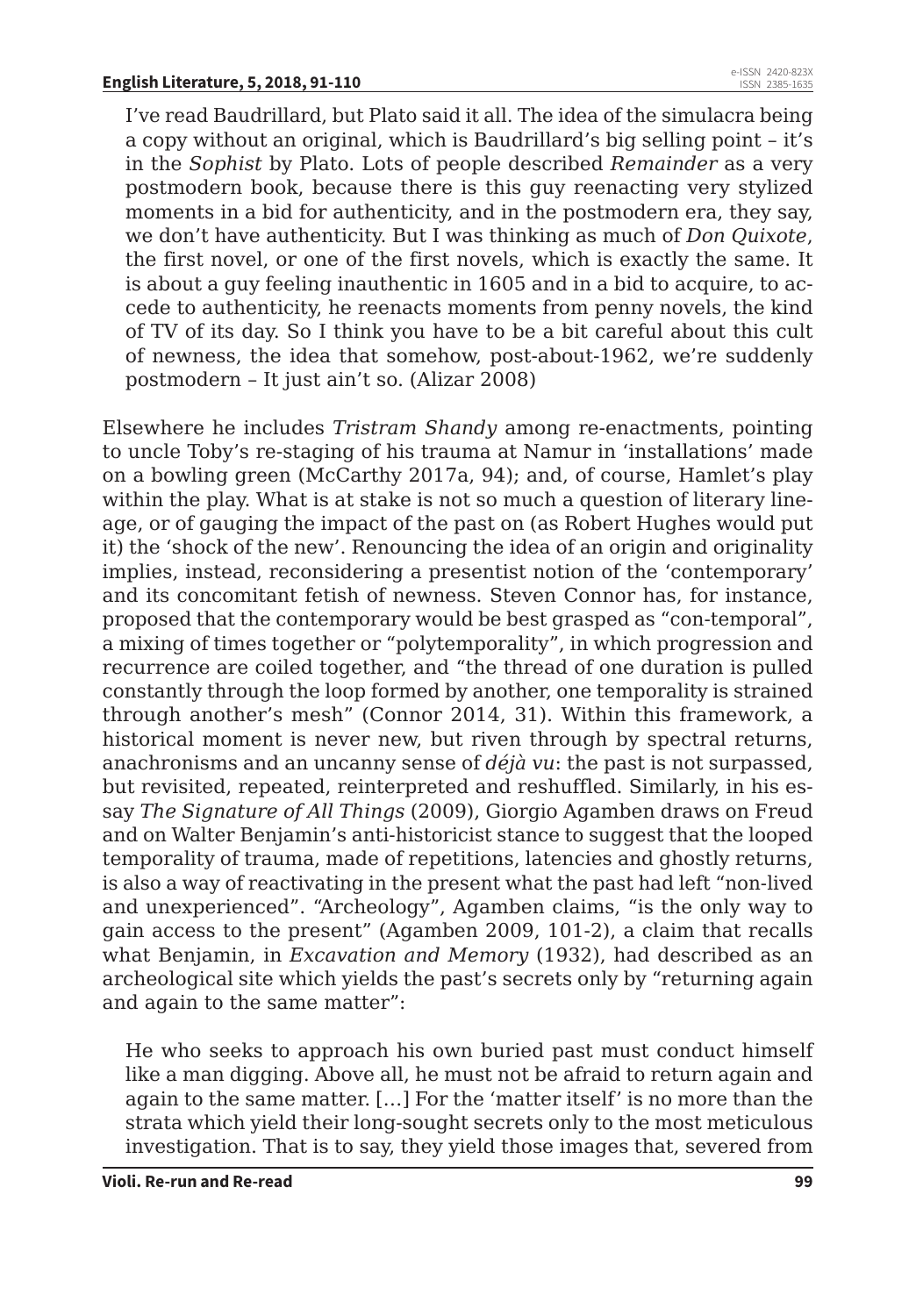all earlier associations, reside as treasures in the sober rooms of our later insights––like torsos in a collector's gallery. (Benjamin 2005, 576)

It is through this lens that we begin to grasp the contours of McCarthy's "archeology of the present" (Hart and Jaffe 2013, 671). Many of the programmatic statements in his manifestoes for the International Necronautical Society sound equally suspicious of positivist historicism and of "the Enlightenment's version of time as progress, a line growing stronger and clearer as it runs from past to future" (McCarthy and Critchley 2012, 269), Instead, McCarthy continues, "historically speaking, we advance not into new ground but over old ground in new ways: more consciously, with deeper, more nuanced understanding" (McCarthy and Critchley 2012, 271). His privileging of surfaces, flatness and spectral repetitions, most obvious in the rejection of psychological depth in favour of empty, traumatized subjectivity, matches his rejection of *historical* depth in favour of an "archeology of the present moment which goes back into the past through a series of interconnecting surfaces" (Hart and Jaffe 2013, 671). Indeed, one reason behind McCarthy's penchant for cinema is that, as he says, it is "about sequences crossing a flat surface" (Hart and Jaffe 2013, 670), which implicitly suggests that the media of cinema and of the novel, the screen and the written page, may be less far apart than we might think. Reading the new, postmodern, world against the grain of the past thus involves some reshuffling of medial history, a juxtaposition of Tarantino and Georges Méliès and a return to (and of) the terrain of emergence of 'inhuman' visual technologies in Modernism.

## **4 Déjà Vu**

*Remainder*'s traumatic encounter with technology is described as producing a reconfiguration of the human neuro-physiological makeup. Because of the accident, and the damage to the part of the brain that controls the motor functions of his body, the narrator is obliged to "rerout[e]" (McCarthy 2005, 19) his brain for commands to run along. Put more simply, even a banal gesture like lifting a carrot to his mouth has to be first visualized in all its complicated anatomical details ("which tendon does what, how each joint rotates, how angles, upward forces and gravity contend with and counterbalance each other"; McCarthy 2005, 20) and then enacted in his brain again and again and again until the brain learns how to perform the act itself. However, when the actual "twenty seven manoeuvres" involved in the gesture are enacted on a real carrot, the latter turns out to be, as he puts it, "more active" than him: "I'd thought of my hand, my fingers, my rerouted brain as active agents, and the carrot as a no-thing, a carved space for me to grasp and move" (McCarthy 2005, 20). Instead,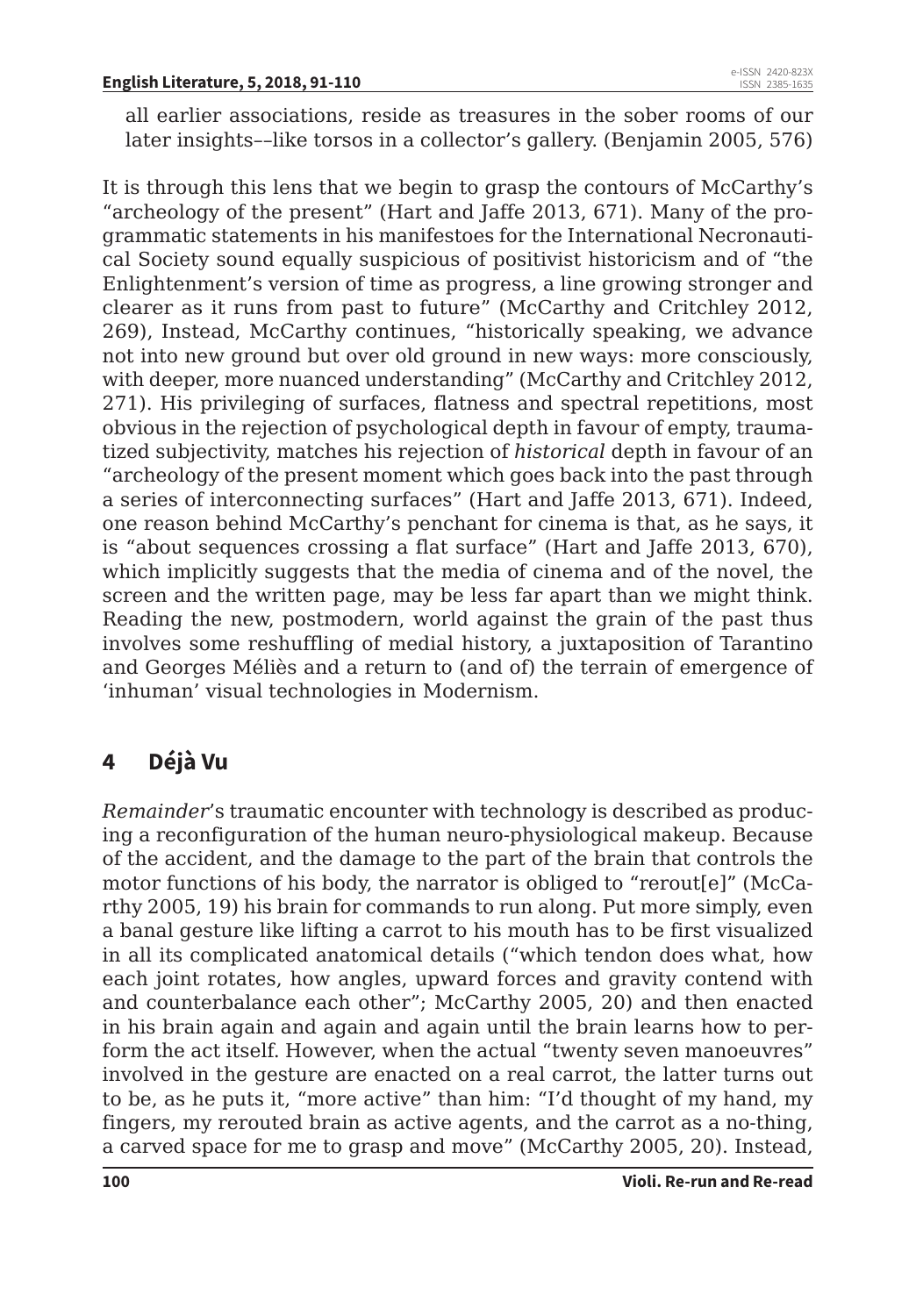the carrot bumps, and wrinkles and crawls, while "the surge of active carrot input scrambling the communication between brain and arm, firing off false contractions" (McCarthy 2005, 21) obliges him to repeat the whole protocol *n* times before he gets it right.

While obviously re-enacting Beckettian comedy (think of Vladimir's carrot in *Waiting for Godot* – Beckett is the only author mentioned in the novel; McCarthy 2005, 110) this episode introduces several important points. By showing the human as primordially permeable and mediated, it foregrounds that bodily gestures are not a 'natural', authentic state or way of life prior to mediation: immediacy and spontaneity are indeed the sedimented result of myriad repetitive practices. They are learnt through body techniques or technologies such as, for instance, the cinematic, through which the narrator will train his gestures in the re-enactments. The narrative of a 'fall' outside the authenticity of the human body into technology can thus be re-written in terms of a mutual engagement between the human and the material world. Indeed, the narrator cannot produce in his imagination the visual idea of a gesture and then act on it. Rather, he approaches a material world which affects the neural patterns of his brain: the active carrot's "input" information shows that the human and the world are engaged in a relationship of co-constitutivity, wherein as the human works on the world, the world works on the human as well.

The episode of the carrot's agency offers, on the one hand, a model for the narrator's enmeshment with other technological and medial networks, such as internet, bureaucracy, logistics, transport, and communication, which guarantee the smooth flow of life through the larger body of the metropolis: Naz, the Indian boss of the big company of 'facilitators' which help with the re-enactments, is described as prosthesis, "an extra set of limbs – eight extra sets of limbs, tentacles spreading out, in all directions, coordinating projects, issuing instructions, executing commands" (McCarthy 2004, 73). On the other hand, the carrot's resistance introduces the novel's innumerable images of matter, surplus matter, formless mess or clutter whose vibrant life continuously disrupts human schemes, as well as the very pattern/design of the self-enclosed human body. If the latter is turned into an automatic machine, the world itself turns into active animated matter: a bit of wiring unplugged from the wall looks like "a disgusting something that's come out of something", the disarticulated steps of an escalator are "lying messily like beached fish", the earth is "spilling a hundred bits all rolling around and staining things" (McCarthy 2005, 9, 17, 214). Lying on the street pavement as he re-enacts a crime scene in the victim's role, the narrator observes the street's surfaces "dripping layers of oil painting" like an old Dutch masterpiece, their faded markings "worn by time and light into faint echoes of the instructions they had once pronounced so boldly":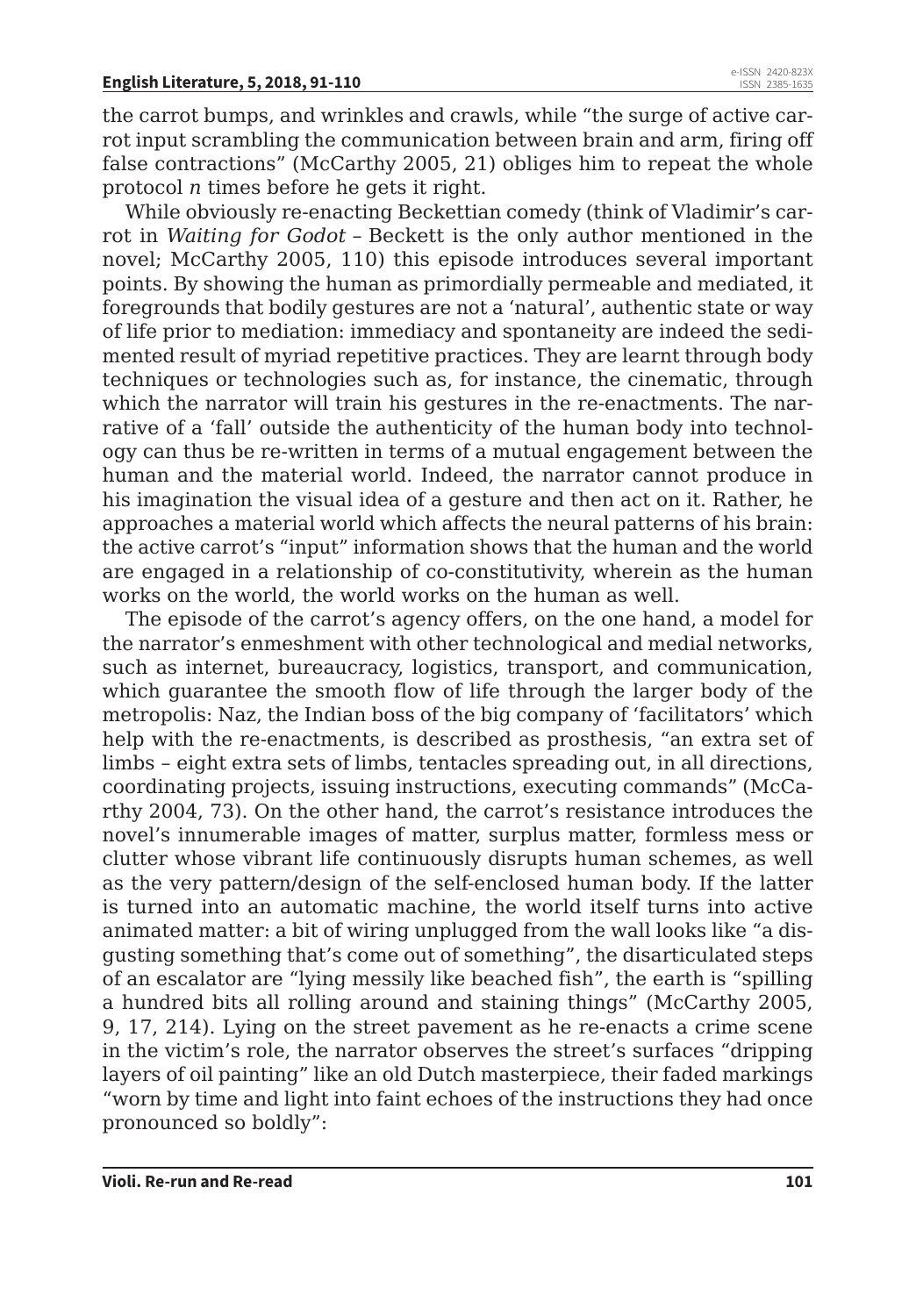Chewing gum, cigarette butts and bottle tops had been distributed randomly across the area and sunk into its outer membrane, become one with tarmac, stone, dirt, water mud. If you were to cut ten square centimeters of it […] you'd find so much to analyse, so many layers, just so much *matter* – that your study of it would branch out and become endless, until, finally, you threw your hands up in despair and announced to whatever authority it was you were reporting to: *There's too much here, too much to process, just too much*. (McCarthy 2005, 187-8; italics in the original)

*Remainder*'s mattering of matter is McCarthy's re-enactment of Modernism, in particular of James Joyce's *Ulysses*, a novel that to him "matters most, because it makes matter of everything" (McCarthy 2017b, 33). In McCarthy's view, those who praise Joyce's experimental interior monologue wholly miss the point. In fact, *Ulysses*'s "base materialism" renders "impossible a certain model of subjective, cognitive or literary mastery" (35), celebrating instead "exterior consciousness, embodied, or encorpsed – consciousness that has erupted conventional syntax's membrane, prolapsed" (38). What we have, in *Ulysses*, is therefore not 'humanist' literature at all. Rather, this is writing as *medium*, material marks inscribing on the space of the page a "recirculation of detritus in the form of things, images, events, its main instances of 'history repeating itself', as Bloom puts, it 'with a difference'" (47). Textuality is therefore reconfigured as visual and material re-enactment. Steven Dedalus's reflections on the flat screen of the visible world, and his walk on the beach to read "signatures of all things" as he treads on "a damp crackling mass, razorshells, squeaking pebbles" (Joyce 1986, 31, 34), is thus more than an echo in *Remainder*'s infinite layers of matter in the street's tarmac. And, as Laura Marcus has pointed out, this is something that Joyce and modernist literature got from Georges Méliès's trick films and the infancy of cinema (Marcus 2007, 92-3).

Whereas most studies of the dialogue between cinema and literature have insisted on narrativity and montage as their most obvious point of connection, recent interdisciplinary histories have emphasised, instead, the impact on the modernist imaginary of the neutral, anonymous recording of material life found in early trick films, chronophotography, and the actualities that dealt with familiar, everyday activities or incidents of general interest. These cinematic images eluded representation as they were not yet bound up with and into narrative (Trotter 2007, 5). What mattered was not the content, but rather the sheer filmability of movement and life itself, mimesis over meaning: the images were registered instantly, apparently without intermediary, and conveyed a sense of the immediacy of the real by means of "a minute examination of the realm of the contingent, persistently displaying the camera's aptitude for recording" (Doane 2002, 142). The teeming flatness of the screen offered an overwhelming flow of sense data where the physical world looked involved in protean defor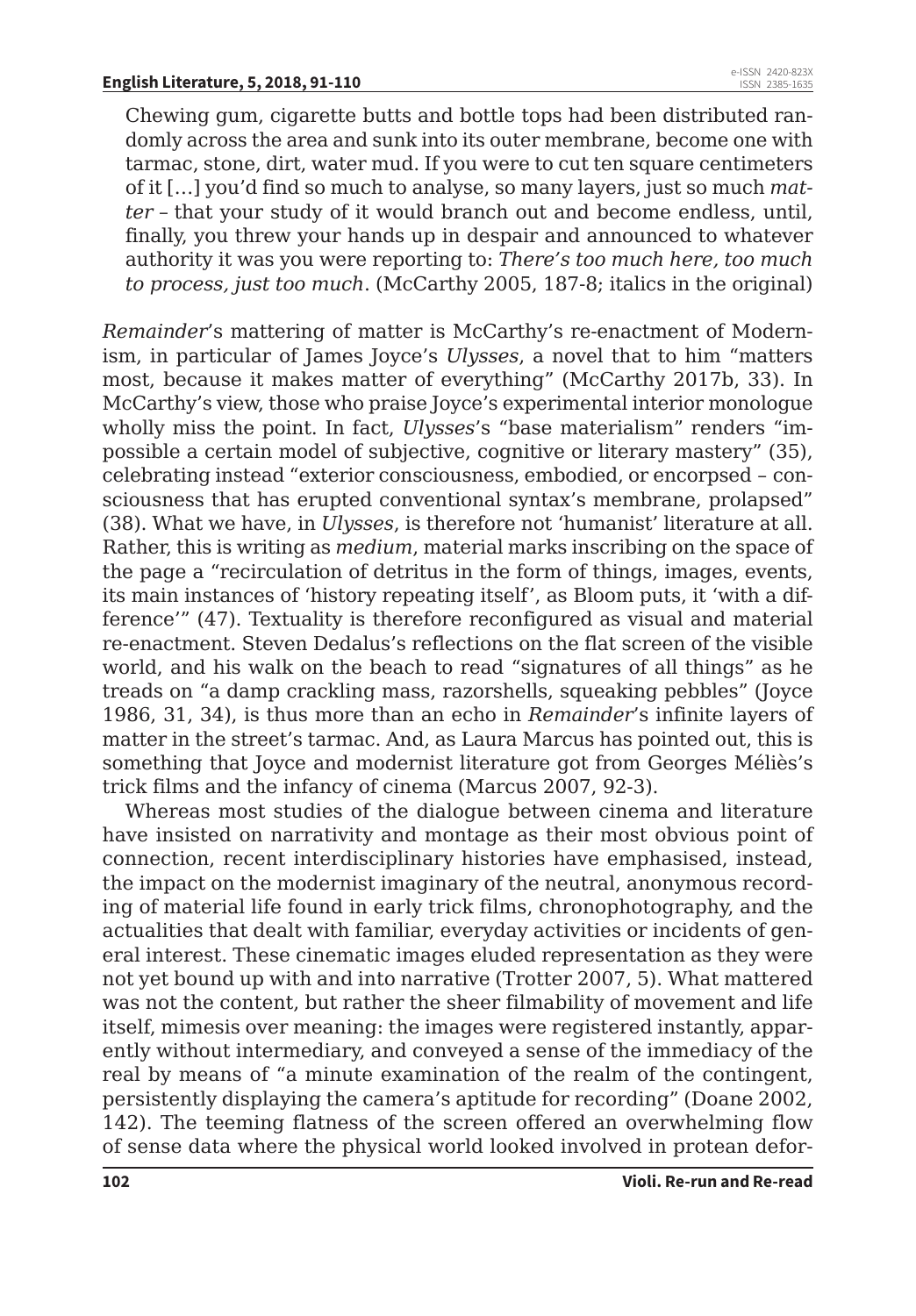mations and unprecedented object-relations. Méliès's films, for instance, which were based on magic tricks of pure perception, elaborated "the instability of the phenomenal world" (Doane 2002, 135) in which objects and human beings had difficulty retaining their identity: inanimate materials, from objects to natural landscapes, were brought to life and endowed with agency and movement, while the human appeared mechanized, as bodily gestures were broken down into their component parts and either zoomed in through a physiologism of detail, or suspended in mid-air through stopmotion (Marcus 2007, 92). The visual technology of cinema exposed the inhuman within human experience, while revealing, as Tommaso Marinetti wrote in his *Technical Manifesto for Futurist Literature* (1912), "the movements of matter which are beyond the laws of human intelligence, and hence of an essence which is more significant" (Marinetti 2009, 122).

According to Thomas Trotter, what fascinated modernist writers about the technology of cinema was therefore "film as medium before film as art" (Trotter 2007, 4), a recorded image of life made automatically by a seemingly neutral, impersonal device, on a flat screen. Filmic images actually seemed to convey a novel techno-primitive language of the material world, which bizarely combined the flat, haptic visuality of ancient Egyptian hieroglyphs with modern technologies of perception, inviting writers to take a new angle on language and the human as thus far constituted in the archive of representations (Trotter 2007, 10). It was this example of cinema that provoked, in some modernist writers, a similar "will to automatism" in the linguistic machine, "a stimulus to the reintroduction or re-enactment of the neutrality of literature, or in some cases of writing itself, as a medium"; in other words, a material notion of "literature as (recording) medium *before* literature as (representational) art" (Trotter 2007, 9, 5). What immediately comes to mind is the notion of impersonality most typically formulated by T.S. Eliot in *Tradition and the Individual Talent*. But this is also (anti-humanist) literature as the spacing of material marks on the page that McCarthy detects in *Ulysses*, or indeed in Mallarmé's celebrated constellation of typographic signs on the blank pages of *Un Coup de dés* (1897). McCarthy sees Mallarmé's "pacing out poetry as spacing" (McCarthy 2017b, 42) re-enacted in the text of *Ulysses*; he re-stages it in *Remainder*'s installations as well as in the whole book: a medium which, at the very end, invites us to replay it, to go back to the beginning and revisit its narrative space as we would, to recall Groys's metaphor of the 'novel as installation', an abandoned house haunted by a ghostly presence.

Within this framework, language itself is viewed as artificial: it is but another material technology and practice by which to engage with the world and with others in the world: McCarthy's narrator often refers to himself as a sponge in which words plant themselves and grow (McCarthy 2005, 6), in much the same way as the visual details of the remembered *déjà vu* are absorbed by his mind as "though by a worn, patterned sponge" (Mc-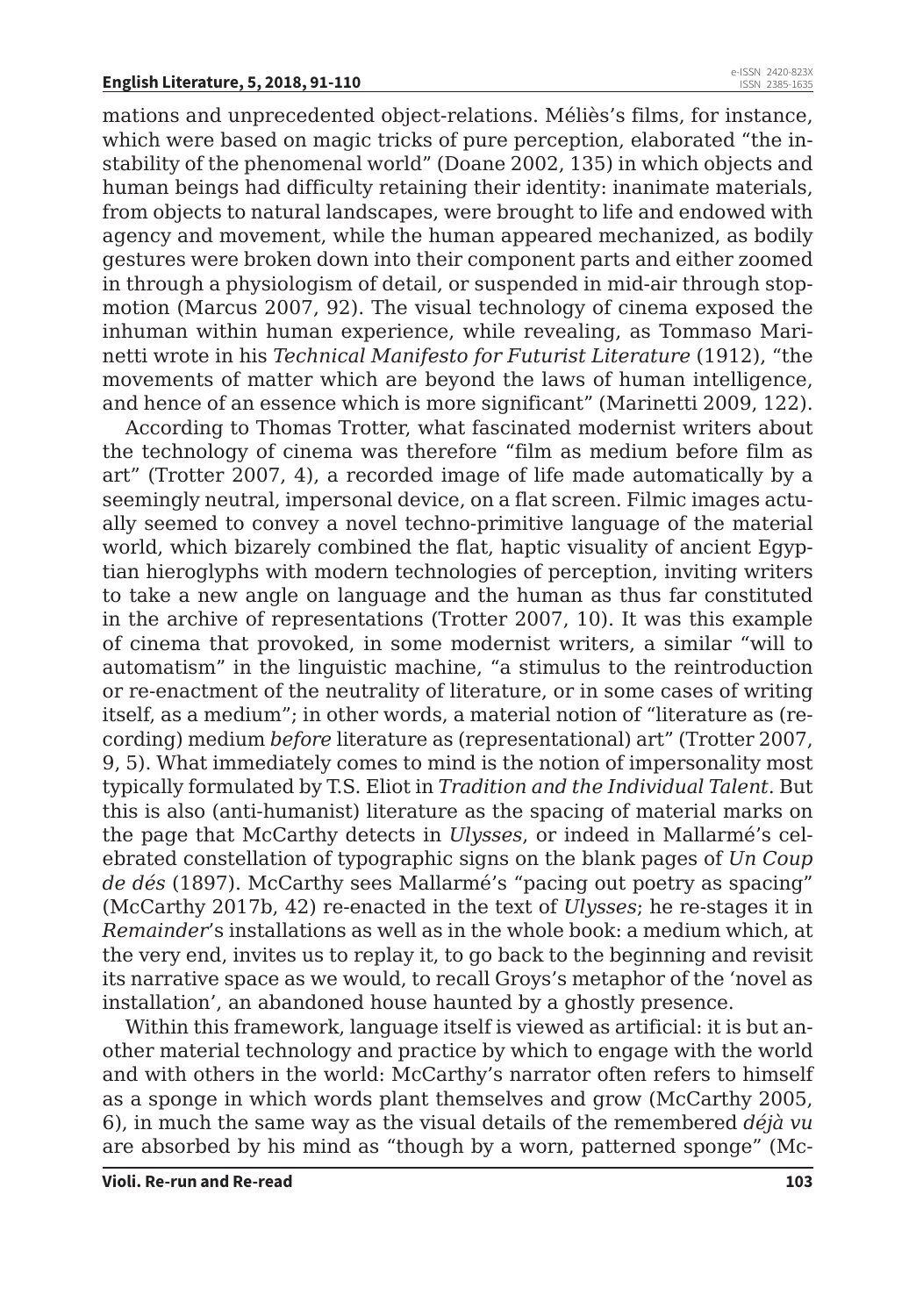Carthy 2005, 68). Throughout the novel, his obsession with the texture of words and letters (199-200), as well as with the ink that "vibrates" from the white paper in forensic traces (173), equally draws attention to the materiality of writing, the inscription of marks on the page as a form of 'indexical' recording that literature shares with cinema's indexicality: the phrase "everything must leave some kind of mark" is obsessively repeated like a mantra in *Remainder* (11, 94). And it is not by chance that the narrator relies on Naz, his facilitator in the contemporary medial network, to find out about words. Described as descending "from a long line of scribes, recorders, clerks, logging transactions and events, passing on orders and instructions that made new transactions happen" (73), Naz personifies the historical sedimentation of medial inscriptions from ancient Egyptian hieroglyphs down to the present, suggesting not a fall into medial technology and simulacra but, as McCarthy wryly comments, a way of circling back to where we should be: "with the advent of cinema we finally are back where we should be: we've found our way back, after several centuries of annoying humanism and perspectivism, to perfect flatness" (Hart, Jaffe 2013, 670).

The effect of modern technological devices capable of storing, transmitting and reproducing sense data was thus, and most importantly, to produce a "shift from idealist theories of aesthetic experience to materialist ones" (Danius 2002, 2): aesthetics recovered its original, etymological connection with the sensory infrastructure of the human body, and became invested with the notions of physiological immanence. Film, as Walter Benjamin was among the first to point out, was not for a disembodied sense of sight, but constituted a new training for the whole bodily sensorium, especially if one considers that the appeal of early cinema was to bodily rather than narrative identification. Discussing the internalisation of technologies of cinema in modernist fiction, Sara Danius points to a "closer relation between the sensuous and the technological" and to the "new perceptual and epistemic realms" of modernist literature influenced by visual technologies (2, 3). Joyce's epic of the material body in *Ulysses*, a book famously praised by Eisenstein for its training of visuality, is given pride of place as a "record of the modernist reinvention of the human body, particularly of the ways in which sensory habits are reconfigured" (152). But we may just as well consider T.S. Eliot's fascination for the automatic, nervous language of filmic gestures: the lines "It is impossible to say just what I mean! | But as if a magic lantern threw the nerves in patterns on a screen" in *The Love Song of J. Alfred Prufrock* (Eliot 1969, 16), suggest the desire for a technology that would "efface the inability to mean with words alone" (Parui 2013, 99) through the embodied formula of nervous gestures transcribed in patterns on a screen (Violi 2004).

The importance of filmic and filmed gestures in Modernism guides us to a better understanding of embodied repetition as McCarthy presents it in *Remainder*. The narrator's "rerouting" of his brain by breaking down bod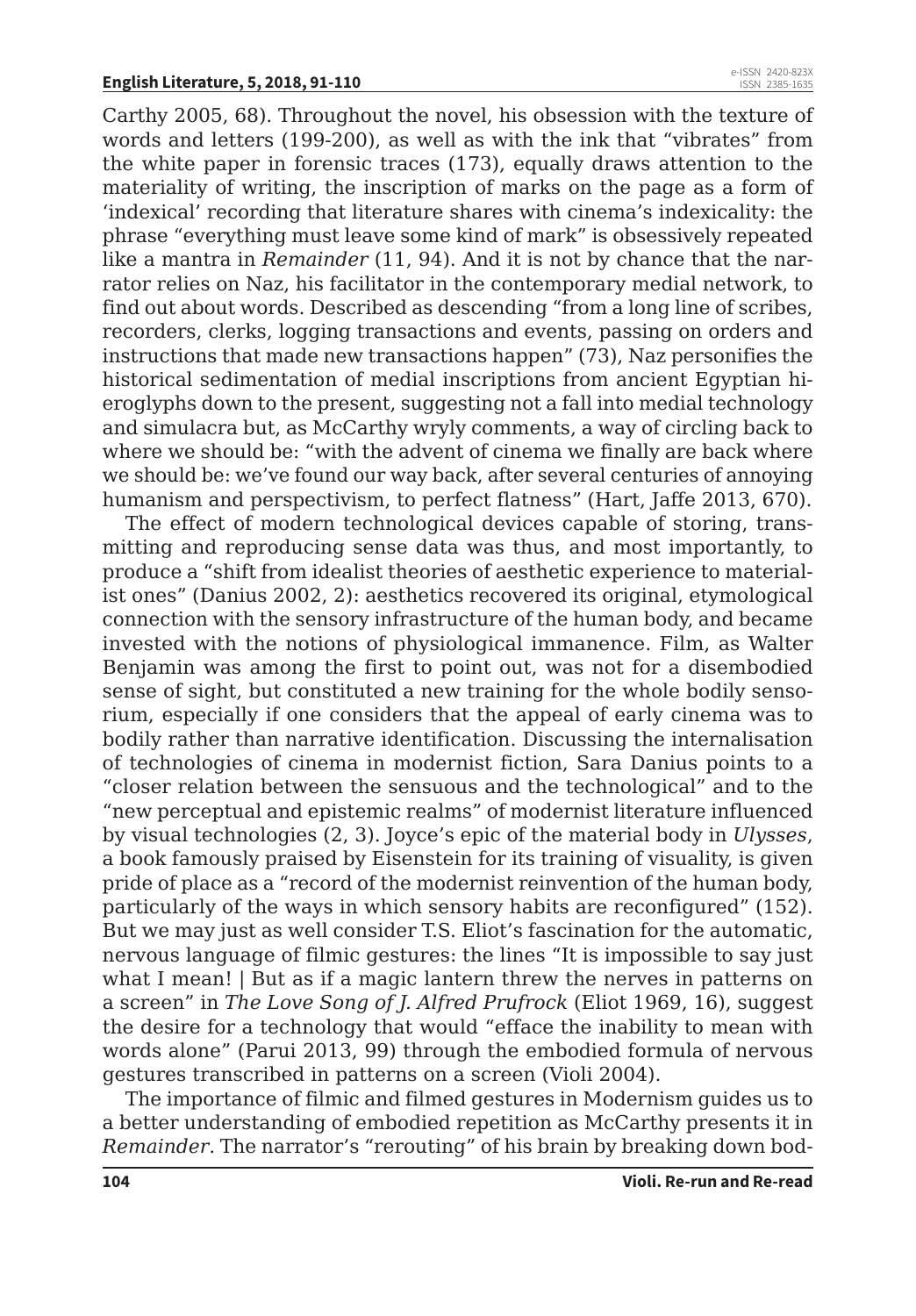ily movements into their constituent parts (McCarthy 2005, 21) has been compared, albeit cursorily, to Eadweard Muybridge's chronophotographies of human locomotion (De Boever 2016, 204), which anticipated cinema by revealing the hidden gestures in movement's flow. But even more than early chronophotography, what gestural repetitions in *Remainder* seem to return us to is the neurophysiological aesthetics brought about in Modernism by the moving images of the cinematographic medium. Indeed, among the most fascinating aspects of cinema was film's exposure of what French filmmaker Jean Epstein described as the "astonishing geometry" of human gestures (Epstein 1926, 127) and of their interrelations with a sentient, animated environment, the gestures of things such as the banal, 'active' carrot we encounter in *Remainder*. To Epstein, the screen offered, on the one hand, myriad "angular interpretations" (127) of bodily movements, as gestures could be enlarged or reduced in size, multiplied or split, deformed or made expressive, foregrounding the kinaesthetic rhythms of sensuous, embodied cognition. Film, he wrote, was "nothing but a relay between this nervous energy and the auditorium which breathes its radiance. That is why the gestures which work better on screen are nervous gestures" (Epstein 1977, 12). On the other hand, this heightened awareness of the sensory texture of bodily movements was extended by film to the whole thing-world: on the screen, Epstein claimed, nothing is still, "objects take on airs. Trees gesticulate. Mountains […] convey meanings. Every prop becomes a character" (Epstein 2012, 289), inducing human bodies to mimic and incorporate these gesticulations, to then re-launch them back as further gestures into the environment. The body was thus shown itself as a medial apparatus fully entangled with the world, and to Epstein, who was trained in medicine and science, cinema offered not some kind of entertainment or a new art form, but rather a mechanical brain, a way for human perception to penetrate into the very life of matter.

The intertwining of medicine, filmic technology and the medium of literature was crucial to the emergent aesthetics of gestures, and although this is, in itself, a subject that would take us too far afield, a brief outline of this conversation may give us a taste of the rich interdisciplinary terrain which resurfaces in McCarthy's medial archeology. In *La Poésie d'aujourd'hui, un nouvel état d'intelligence* (*Poetry Today, a New Form of Intelligence*, 1921), Epstein spurred literature to emulate from cinema this embodied form of intelligence. T.S. Eliot referred to Epstein's "brilliant" text in his own 1921 essay *The Metaphysical Poets* (Eliot 1932, 289), in which he famously evoked a "dissociation of sensibility" (288), borrowing from French neuropsychologist Pierre Janet the term 'dissociation', usually referred to the nervous, imitative gestures of hysteria, to describe his own poetry (Crawford 2015, 148). Janet, whose work on neuropathologies and trauma had been a constant reference for Eliot since his years of study in Paris (Marx 2011, 25-9), was a central figure in the elaboration of a novel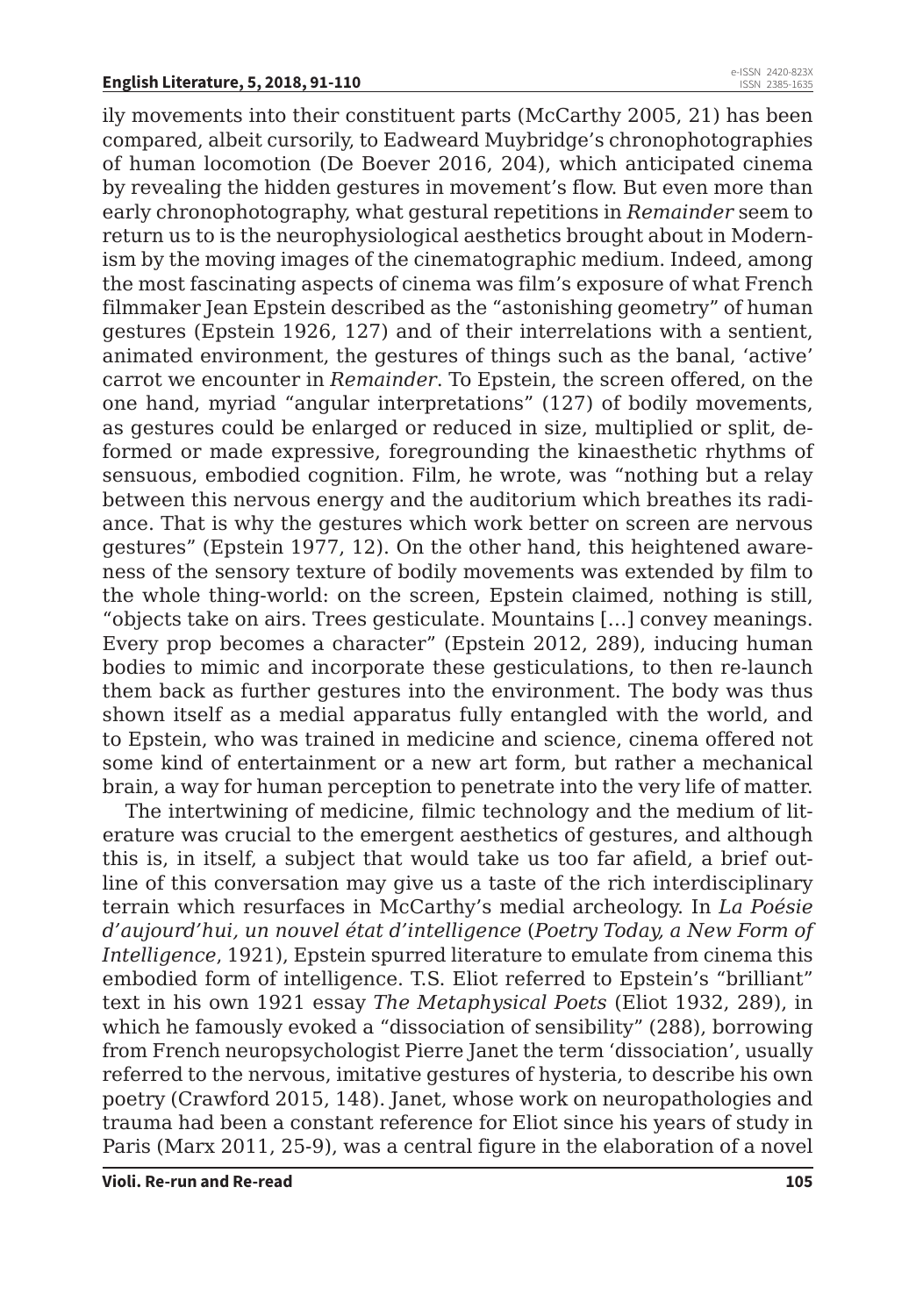materialist aesthetics of automatic gestures. The rhythmical apprehension of bodily motion as embodied cognition – what *Remainder*'s narrator calls a "choreography" (McCarthy 2005, 230) of repeated gestures – was a recurring pursuit in French and American psychological studies of automatic gestures and behaviours. Besides Janet, we may recall the works of William James and Hugo Münstenberg at the Harvard laboratory of psychology (Violi 2004, 177-8), which Eliot became acquainted with in his years at Harvard, and whose impact on Gertrude Stein's poetics of cinematic repetition – "a rose is a rose is a rose" – has been already fully documented (Murphet 2003, 67-81; McCabe 2005, 56-92). In a lecture delivered at the Collège de France in 1923, Pierre Janet put forward the theory that

what we call thought, or psychological phenomena, is not the function of any organ in particular: it is no more the function of the fingertips than it is a function of a part of the brain. The brain is only a set of switches, a set of devices which alter muscles affected by excitation. What we call 'ideas' or 'psychological phenomena' concern behaviour as a whole, they concern the individual taken as a whole. We think with our hands as well as with our brain, we think with our stomach, we think with everything. (quoted in Jousse 1925, 39)

A student of Janet's, the French anthropologist Marcel Jousse would further elaborate Janet's teachings into a veritable theory of rhythmic, automatic gestures as forms of thought, and of cinema as a mechanical brain that imitated and expanded the embodied cognition of the human medium; the human itself was actually described by Jousse as a "plastic camera which registers, conjugates gestures with his own body, with his hands, with the eye's muscles" (quoted in Grespi 2017, 63). James Joyce, who attended one of Jousse's lectures in late 1926 or early 1927, summarised it thus in *Finnegans Wake*: "In the beginning was the gest he jousstly says" (Joyce [1939] 1964, 468), sharing the anthropologist's idea of a gestural, cinematic matrix of language that *Finnegans Wake* kinetic bodies and writing would perform on the page's screen.

How does all this relate to McCarthy's re-enactor? In the light of this archeological approach, repetition is no longer a passive reiteration of inauthentic simulacra. Rather, repetition becomes an emulation of the cinematic brain in its capacity to penetrate the texture of material life: as the re-enactor puts it, slowing down movements and postures "at half speed" is a way of grasping "what was inside, intimate" (McCarthy 2005, 197). After all, the epitome of embodied modernity was Charlie Chaplin: T.S. Eliot praised the "rhythm" of his neurasthenic gestures (Trotter 2007, 184), Jousse extolled Chaplin's technique of repeating a gesture take after take after take, until it felt like a second nature (Grespi 2017, 50). As Trotter astutely observes, Chaplin's automatic imitation for imitation's sake has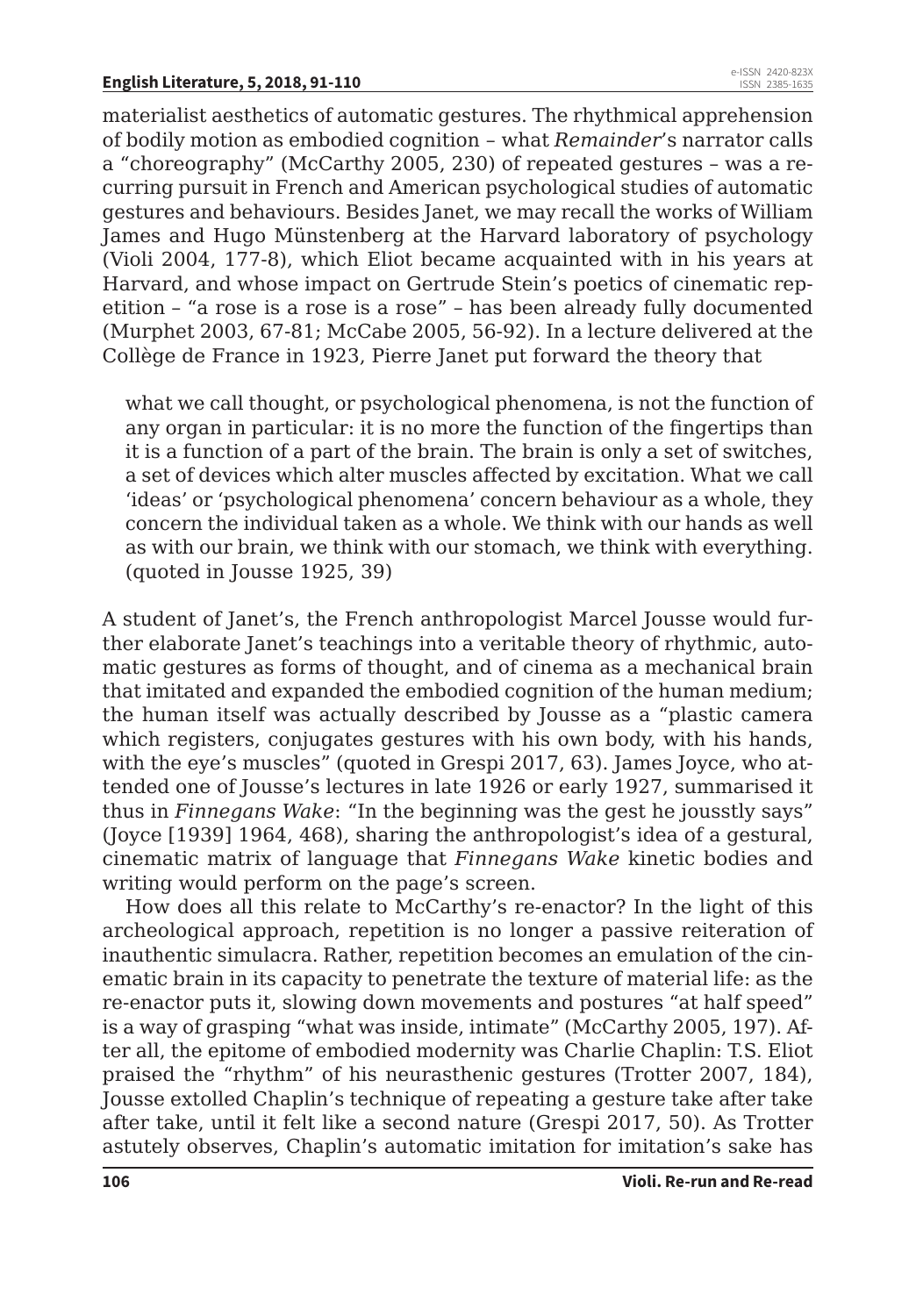therefore "more life in it than non-mechanical behaviour" (Trotter 2007, 196). In this respect, McCarthy's traumatized narrator seems to belong to a host of Chaplinesque characters that culminate in Samuel Beckett's automatized neurotic bodies, caught in perpetual loops of useless gestures or postures that, as Ulrika Maude has shown (2009), enact Beckett's ongoing concern with embodiment and sensory perception, especially in relation to modern auditory and visual technologies. The re-enactment of the *déjà vu* in *Remainder* may thus be recast as both a repetition of and a visual update on, for instance, *Krapp's Last Tape* (1957), as both Beckett and McCarthy probe the enmeshment between the human medium and the spools or reels of media technologies.

Re-enacting the past is, in McCarthy, the closest we get to experiencing the present. Both in the archeological gesture of digging up history through re-enactments and in *Remainder*'s embodied repetitions, there remain little material left-overs, the residual extra  $1/2$  of the 8 ( $\infty$ ) million that clogs the smooth perfection of the looped duplications. In line with the Beckettian logic of productive failure, this is where repetition also re-activates unlived potentials and the virtuality of future pasts, whether in bodily or in cultural gestures. To *Remainder*'s narrator, these are the unexpected, affective thrills produced by little contingent swerves in the automatisms of re-enactments, when bodily gestures release the unexperienced within their sedimented patterns (see, for instance, McCarthy 2005, 134-5). To us, it is an invitation from McCarthy to re-think the future of the novel by re-enacting the unfulfilled potentials of its intermedial history. Re-run and re-read.

### **Bibliography**

- Agamben, Giorgio (2009). *The Signature of all Things*. New York: Zone Books.
- Alizar, Mark (2008). "Interview with Tom McCarthy". *The Believer*. URL http://www.believermag.com/issues/200806/?read=interview\_mcarthy (2018-08-12).
- Arns, Inke; Horn, Gaby (eds) (2007). *History Will Repeat Itself. Strategies of Re-enactment in Contemporary (Media) Art and Performance*. Frankfurt am Main: Revolver, 37-63.
- Aronowitz, Stanley (1994). *Dead Artists, Live Theories, and Other Cultural Problems*. London: Routledge. DOI https://doi.org/10.4324/9780203060889.
- Baudrillard, Jean (2005). *The Conspiracy of Art: Manifestos, Interviews, Essays*. Edited by Sylvère Lotringer. New York: Semiotext(e)/MIT Press.
- Benjamin, Walter (2005). "Excavation and Memory". Bullock, Marcus; Jennings, Paul; William, Michael; Eiland, Howard; Smith, Gary (eds),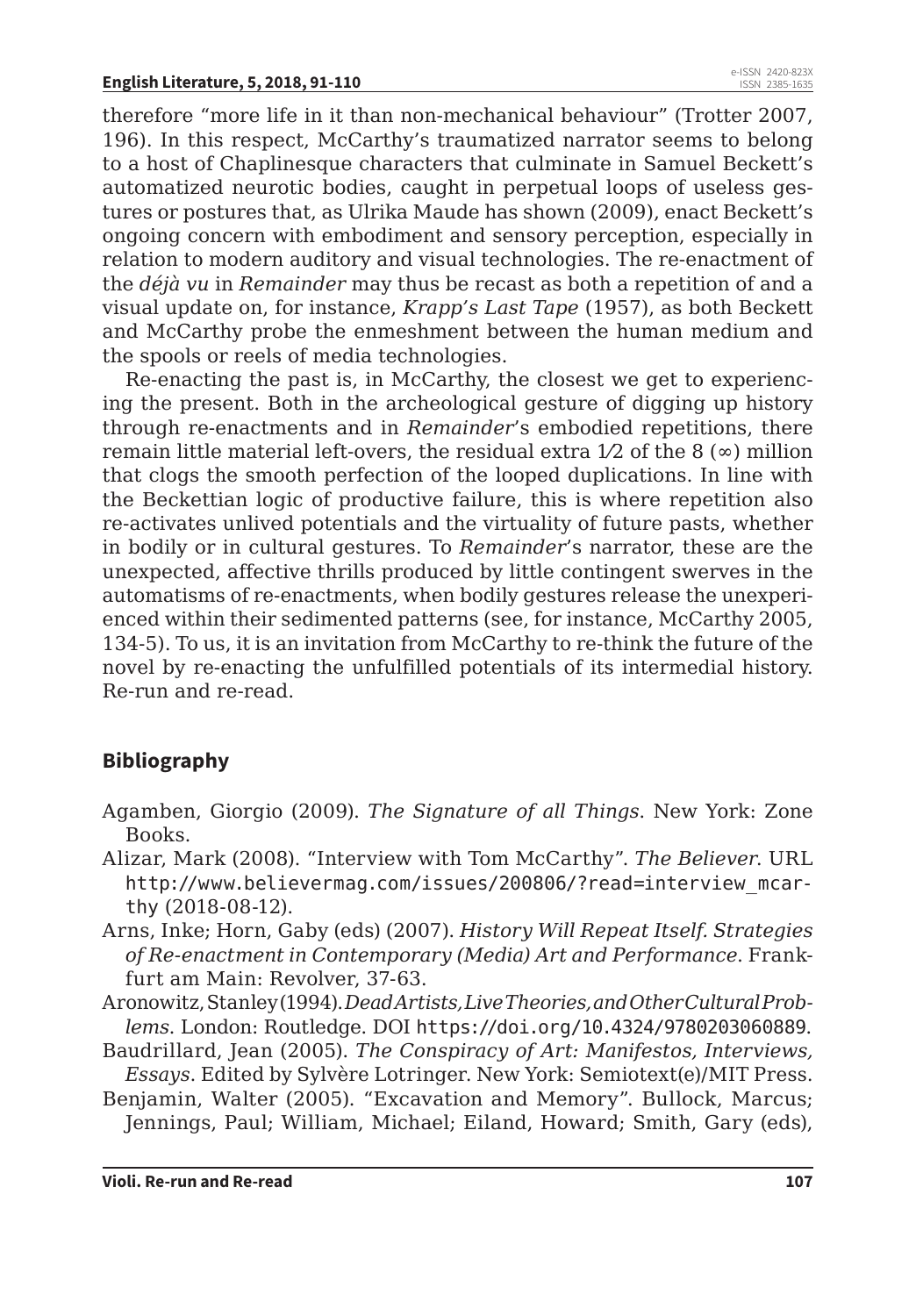*Walter Benjamin: Selected Writings*, vol. 2, pt. 2. Cambridge (MA): Harvard University Press, 576.

- Colombino, Laura (2013). *Spatial Politics in Contemporary London Literature*. London: Routledge. DOI https://doi.org/10.4324/9780203553411.
- Connor, Steven (2014). "The Impossibility of the Present: or, from the Contemporary to the Contemporal". Luckhurst, Roger; Marks, Peter (eds), *Literature and the Contemporary*. London; New Yorwk: Routledge, 15-35. DOI https://doi.org/10.4324/9781315840680-3.
- Crawford, Robert (2015). *Young Eliot: From St. Louis to The Waste Land*. New York: Farrar, Straus and Giroux.
- Danius, Sara (2002). *The Senses of Modernism. Technology, Perception and Aesthetics*. Ithaca (US); London: Cornell University Press.
- De Boever, Arne (2016). "Tom McCarthy's Remainder and 'the Great Outdoors'". Duncan, Dennis (ed.), *Tom McCarthy*. *Critical Essays*. Canterbury: Gylphi, 201-26.
- Doane, Mary Ann (2002). *The Emergence of Cinematic Time: Modernity, Contingency, the Archive*. Cambridge (MA): Harvard University Press.
- Eliot, Thomas Stearns (1932). "The Metaphysical Poets". *T.S. Elliot: Selected Essays*. London: Faber & Faber, 281-91.
- Eliot, Thomas Stearns (1969). "The Love Song of J. Alfred Prufrock". *T.S. Eliot: The Complete Poems and Plays*. London: Faber & Faber.
- Epstein, Jean (1926). "L'objectif lui-même". *Écrits sur le cinéma 1921-1947*. Paris: Seghers, 127-30.
- Epstein, Jean (1977). "Magnification and Other Writings". *October*, 3, 9-25. DOI https://doi.org/10.2307/778434.
- Epstein, Jean (2012). "Le Cinématographe vu de l'Etna". Keller, Sarah; Paul, Jason N. (eds), *Jean Epstein. Critical Essays and New Translations*. Amsterdam: Amsterdam University Press, 287-92. DOI https://doi. org/10.1515/9789048513840-020.
- Grespi, Barbara (2017). *Il cinema come gesto*. Roma: Aracne.
- Groys, Boris (2018). "The Installation as Novel". Bishop, Tom; Grau, Donatien (eds), *Ways of Re-Thinking Literature*. Abingdon; New York: Routledge, 55-62. DOI https://doi.org/10.4324/9781315560489-7.
- Hart, Matthew; Jaffe, Aaron (2013). "An Interview with Tom McCarthy". *Contemporary Literature*, 54(4), 657-82. DOI https://doi.org/10.1353/ cli.2013.0048.
- Joyce, James [1939] (1964). *Finnegans Wake*. London: Faber & Faber.
- Joyce, James [1922] (1986). *Ulysses*. Harmondsworth: Penguin.
- Jousse, Marcel (1925). *Le style oral rythmique et mnémotechnique chez les verbomoteurs*. Paris: Gabriel Beauchesne Éditeur.
- Kirsch, Adam (2010). "What is the Future of Avant-Garde Fiction? Read Tom McCarthy's *C* and Find Out". *Slate*, 13 September 2010.
- Marcus, Laura (2007). *The Tenth Muse. Writing about Cinema in the Modernist Period*. Oxford: Oxford University Press.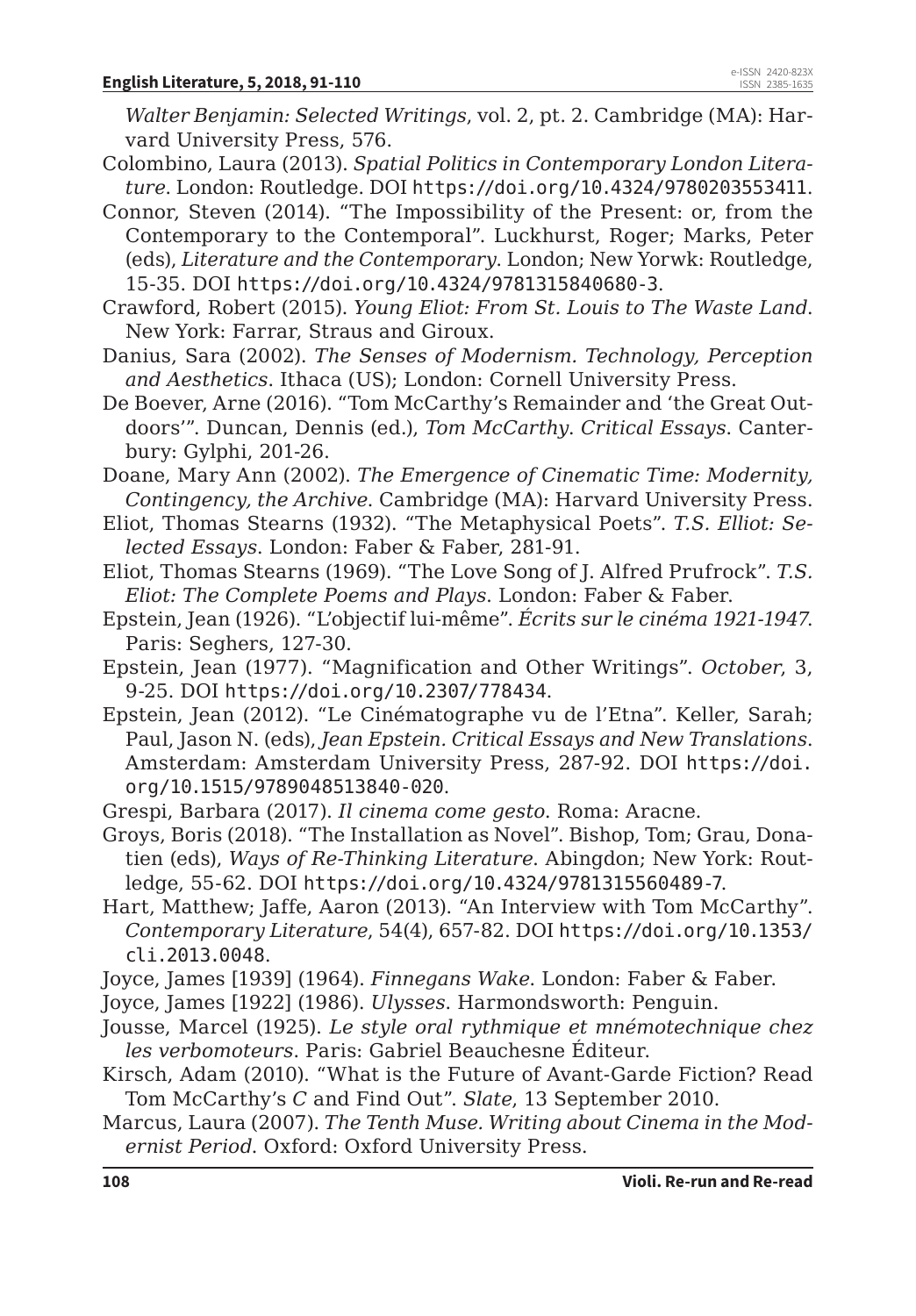- Marinetti, Tommaso (2009). "Technical Manifesto of Futurist Literature". Rainey, Lawrence; Poggi, Christine; Wittman Laura (eds), *Futurism. An Anthology*. New Haven; London: Yale University Press, 119-25.
- Marx, William (2011). "Paris". Jason Harding (ed.), *T.S. Eliot in Context*. Cambridge: Cambridge University Press, 25-32.
- Maude, Ulrika (2009). *Beckett, Technology and the Body*. Cambridge: Cambridge University Press.
- McCabe, Susan (2005). *Cinematic Modernism. Modernist Poetry and Film*. Cambridge: Cambridge University Press.
- McCarthy, Tom (2005). *Remainder*. London: Alma Books.
- McCarthy, Tom (2012). *Transmission and the Individual Remix*. London: Jonathan Cape.
- McCarthy, Tom; Critchley, Simon (2012). *The Mattering of Matter*. Berlin: Sternberg Press.
- McCarthy, Tom (2017a). "Tristram Shandy". *Typewriters, Bombs, and Jellyfish*. New York: New York Review Books, 77-97.
- McCarthy, Tom (2017b). "Why Ulysses Matters". *Typewriters, Bombs, And Jellyfish*. New York: New York Review Books, 21-48.
- Morgan, Catrin (2010). *Phantom Settlements*. London: Ditto.
- Murphet, Julian (2003). "Gertrude Stein's Machinery of Perception". Murphet, Julian; Rainford, Lydia (eds), *Literature and Visual Technologies. Writing after Cinema*. Basingstoke: Palgrave MacMillan, 67-81. DOI https://doi.org/10.1057/9780230389991\_5.
- Murphet Julian; Rainford, Lydia (eds) (2003). *Literature and Visual Technologies. Writing after Cinema*. Basingstoke: Palgrave MacMillan. DOI https://doi.org/10.1057/9780230389991.
- Nieland, Justus (2012). "Dirty Media: Tom MCarthy and the Afterlife of Modernism". *Modern Fiction Studies*, 58(3), 569-99.
- Oates, Joyce Carol (2007). "Lest We Forget". *New York Review of Books*, 19 July, 47-50.
- Partington, Gill (2016). "Dummy Chambers and Ur-Houses. How to Find Your Way Around *Remainder*". Duncan, Dennis (ed.), *Tom McCarthy*. *Critical Essays*. Canterbury: Gylphi, 47-67.
- Parui, Avishek (2013). "'The Nerves in Patterns on a Screen': Hysteria, Hauntology and Cinema in T.S. Eliot's Early Poetry from *Prufrock* to *The Waste Land*". McParland, Robert P. (ed.), *Film and Literary Modernism*. Newcastle: Cambridge Scholars Publishing, 96-106.
- Seltzer, Mark (2016). *The Official World*. Durham; London: Duke University Press. DOI https://doi.org/10.1215/9780822374459.
- Smith, Zadie (2008). "Two Paths for the Novel". *New York Review of Books*, 20 November, 89-95.
- Trotter, Thomas (2007). *Cinema and Modernism*. Oxford: Blackwell.